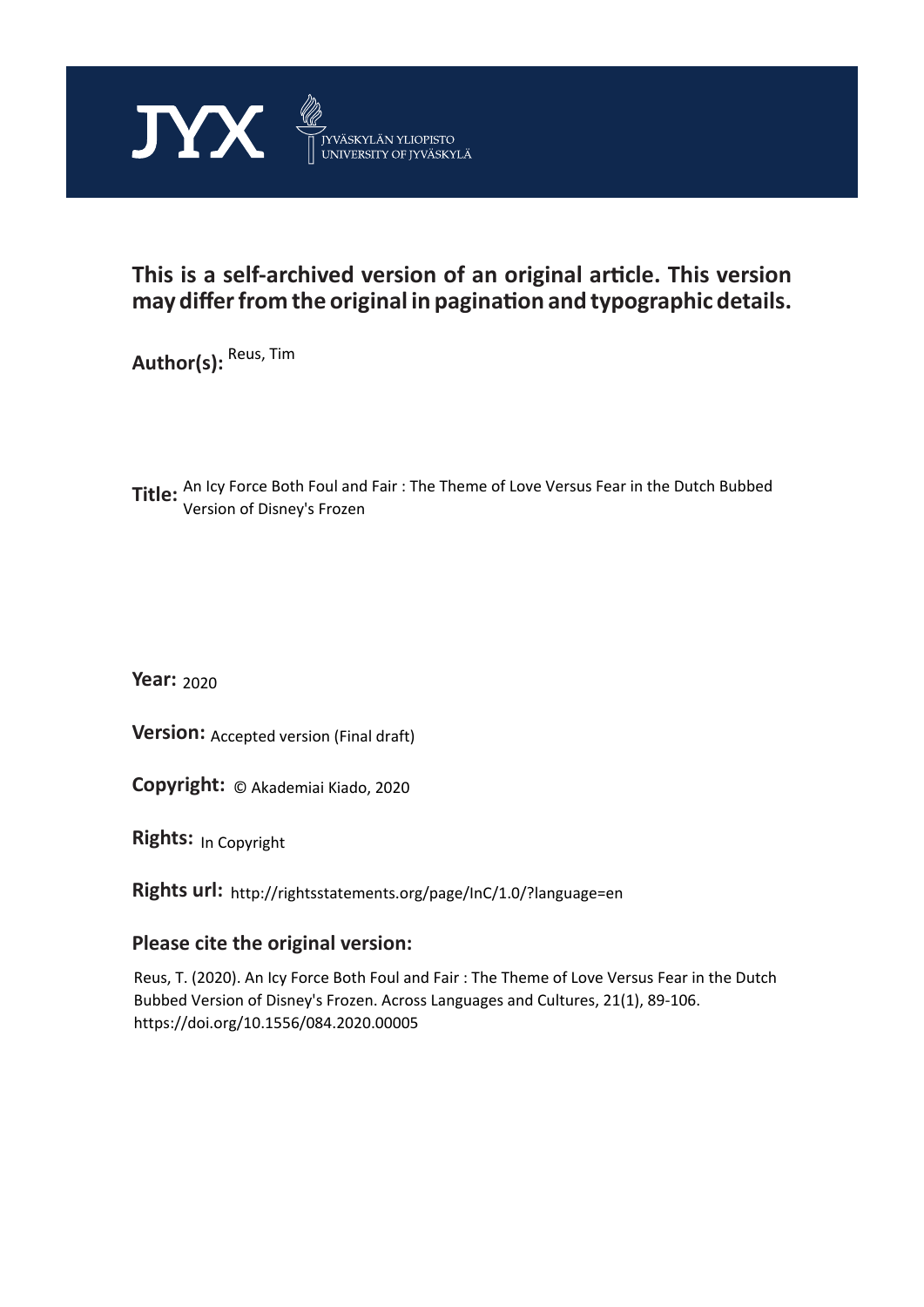# **An icy force both foul and fair: The theme of love versus fear in the Dutch dubbed version of Disney's** *Frozen*

# Keywords: **Dubbing, Dutch,** *Frozen***, song translation, triangle of aspects**

This study compares the songs from the original, English-language version of the 2013 Disney film *Frozen* to those of the Dutch dubbed version, investigating how the thematic representation of love and fear differ between these versions. To support this inherently qualitative analysis, this study employs the triangle of aspects, an analytical model that identifies certain aspects and variables central to animated musical film dubbing, allowing a quantification of differences between dubbed versions. It is found that the dubbed songs differ most strongly from the original songs in the verbal code, which covers issues such as semantic sense and register, and least in the musical code, which concerns matters of rhyme scheme, rhythm, and singability. The effects of the changes are a slight backgrounding of the theme of love versus fear: whereas the source version presents and explores a clear dichotomy between love and fear, the dubbed version concentrates more on love as the ultimate goal of life, eliminating much of the importance of fear. These results show that quantitative data can be useful in qualitative analyses, presenting an important step in the development of the field of animated musical film dubbing within translation studies.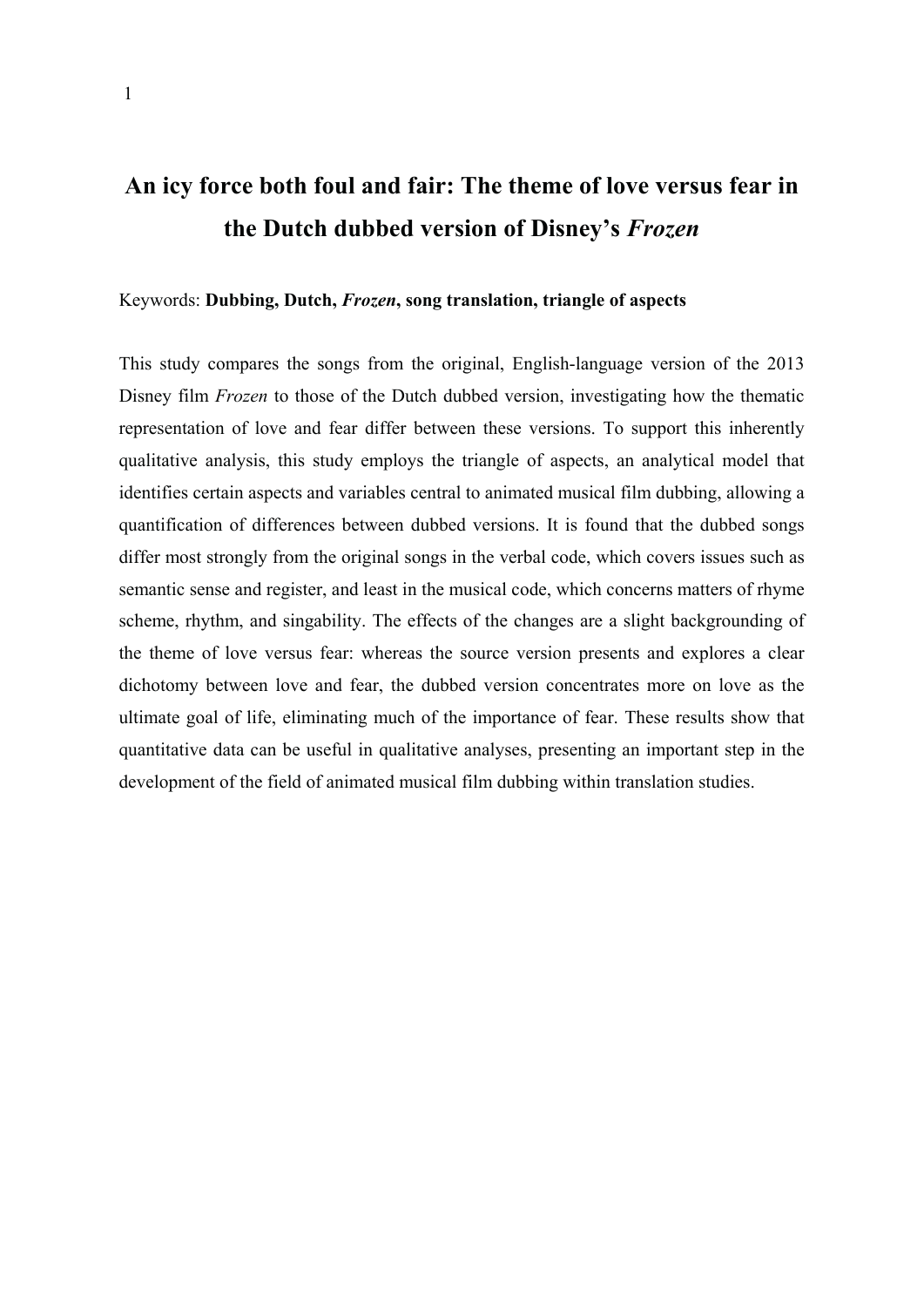# **1. INTRODUCTION**

Although audiovisual translation is currently a popular field among translation scholars (e.g. Pérez-González 2014; Low 2017), a genre that has seen some academic attention only in the past half a decade (as attested to by scholars including Di Giovanni 2008, Stopar 2016, and Martín-Castaño 2017) is the dubbing of musical film, and especially — even despite its significant importance in many societies today — animated musical film. The 2013 Disney film *Frozen* was one of the most successful films of all time around the globe (Konnikova 2014), its characters — particularly the princess sisters Elsa and Anna — and its themes — including loneliness, friendship, and the main overarching theme of love versus fear — resonating with many (Giese 2017). The Netherlands, where the dubbed version was released a mere month after the original version's release in New York (Del Vecho 2013), is one of the many countries in which the film was well-received (e.g. Wensink 2014). This study aims to explore the genre of animated musical film dubbing and evoke more academic interest in the field by conducting a case study of the songs of *Frozen*. The aim is to investigate how the theme of love versus fear differs between the original (or source) version and the Dutch-language dubbed version released in the Netherlands (the target version).

Since the field of animated musical film dubbing is relatively new within translation studies, this study also incorporates research into song translation and dubbing, as well as work on musicology, film studies, and literature studies, to develop an analytical model of animated musical films. This model, the triangle of aspects (Reus 2017), allows researchers to generate a comprehensive data set of differences between two versions of an animated musical film song on the basis of ten aspects. It offers useful tools for researchers of audiovisual translation, song and film translation, and musical translation, as well as dubbing history and the study of international export of Disney films. The triangle of aspects, and its use in a thematic analysis of an animated musical film, is described in more detail in section 2. That section also introduces *Frozen* and the theme of love versus fear in more detail. Section 3 briefly describes the results of the triangle of aspects analysis.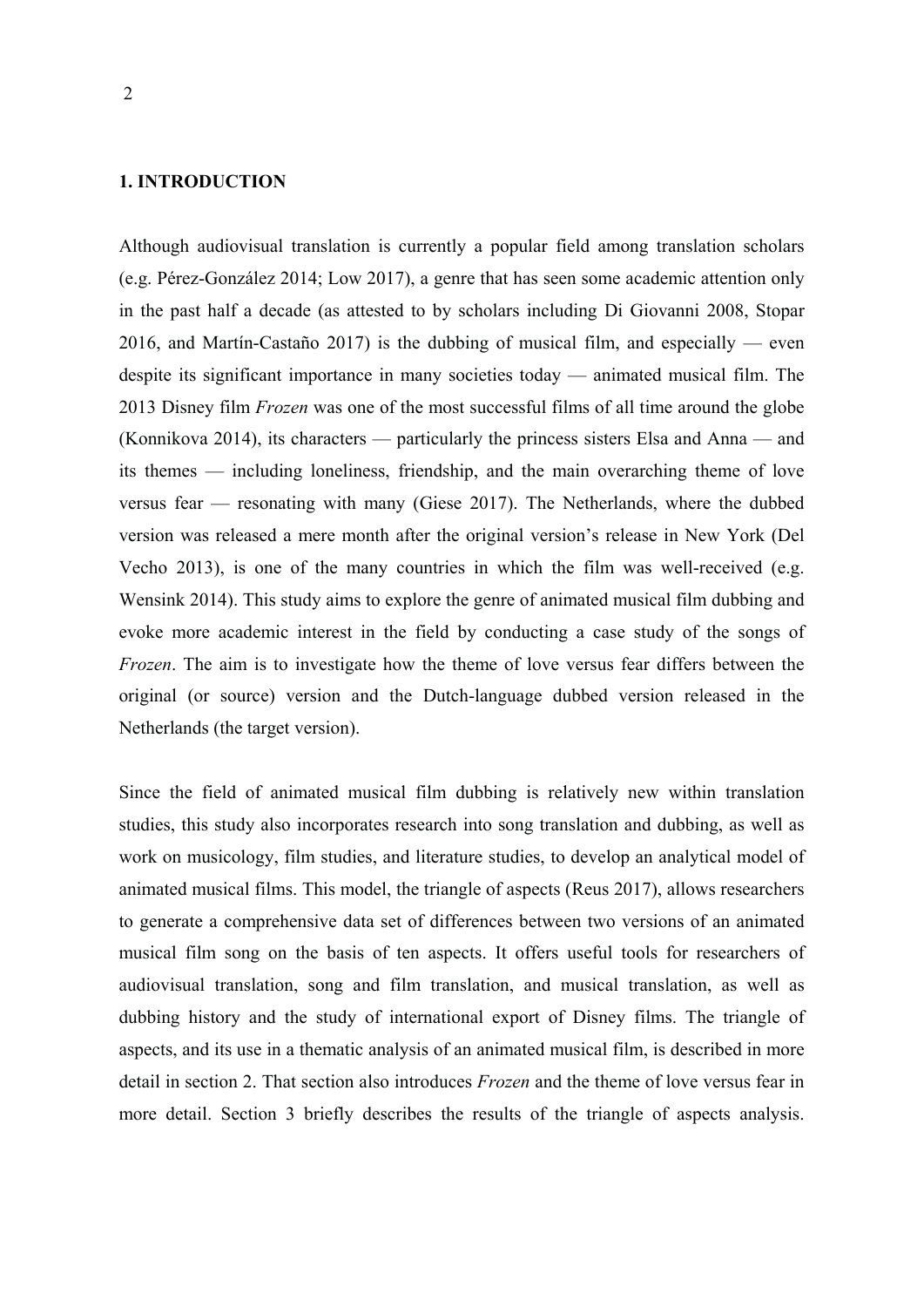Sections 4 to 6 discuss the role of love and fear in the target songs and compare it to the source version in order to uncover to what extent and in what form the theme of love versus fear is different in the target version from the source version. Section 7 draws conclusions and gives recommendations for further research.

#### **2. MATERIAL AND METHOD**

The triangle of aspects, an analytical model first introduced in Reus (2017), provides a quantitative basis for the investigation of the theme of love versus fear in the source and target versions of the songs from *Frozen*. According to this model, an animated musical film comprises three codes, or sides — the musical, the visual, and the verbal — that need to be negotiated in the dubbing process: see figure 1. The triangle of aspects consists of ten aspects that together support a thorough qualitative analysis of theme with clear, close description and measurable data. Analyses employing the triangle of aspects use the song line or the syllable as their unit of analysis, depending on the aspect, and either assign a certain value to both language versions of that line or syllable, or directly compare the source and target versions, thus assigning a value only to the target version. In this sense, the model functions as a set of guidelines or tools that facilitate research into dubbed songs from animated musical films. The primary purpose of the triangle of aspects analysis in this study is to discover which aspects and songs or passages in the target version differ most from the source version. The results of this analysis are then used to discuss how the theme of love versus fear differs in the target version from the source version.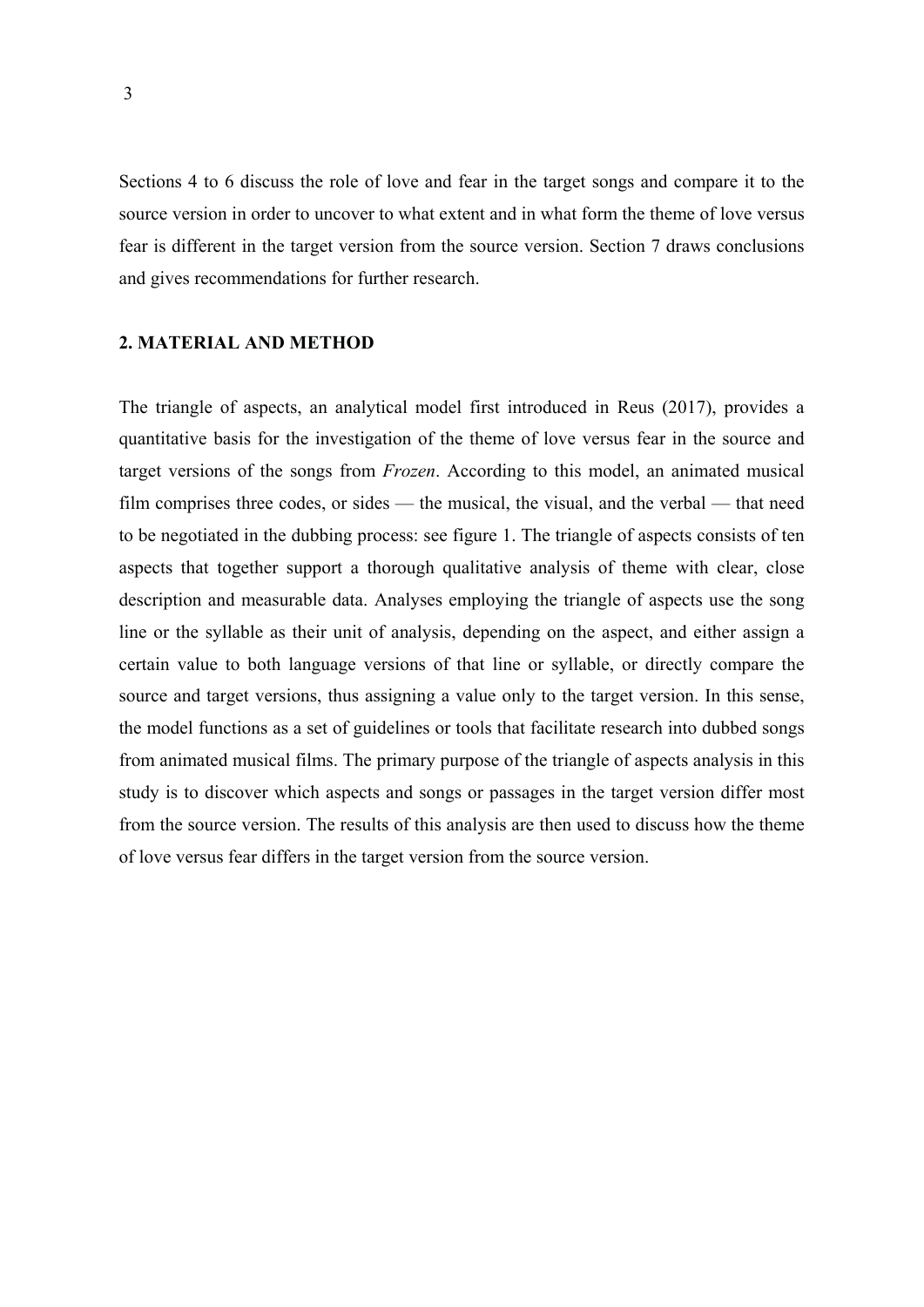

Figure 1: The triangle of aspects

The triangle of aspects' musical side consists of the four aspects of rhyme, rhythm, singability, and harmony. These are the four elements of music that constitute important constraints for song dubbing. For the aspect of rhyme, the researcher compares the rhyme schemes and number and prominence of repetitions in the source and target versions; rhythm describes the number of syllables and stress pattern per line; and singability defines how easy it is to sing the lines, using a system of categorising vowels and consonants based on Low (2005) and Franzon (2008). According to this system, open vowels are easier to sing than closed vowels, and voiceless or plosive consonants are more difficult to sing than voiced or sonorant consonants. The higher the singability, the more comfortable and confident a song sounds and the more intelligible it is. The fourth aspect, harmony, concerns the meaning of the music itself, as conveyed by its key, time signature, tempo, melody, chord structure, and orchestration (Tråvén 2005, Clendinning & Marvin 2010). This musical meaning is compared to the meaning of the lines to describe whether the music illustrates, amplifies, or provides disjuncture to the lyrics (Kaindl 2005).

The visual side comprises the three aspects of synchrony, visual deixis, and imagery. Synchrony describes the singers' mouth movements and compares them to the syllables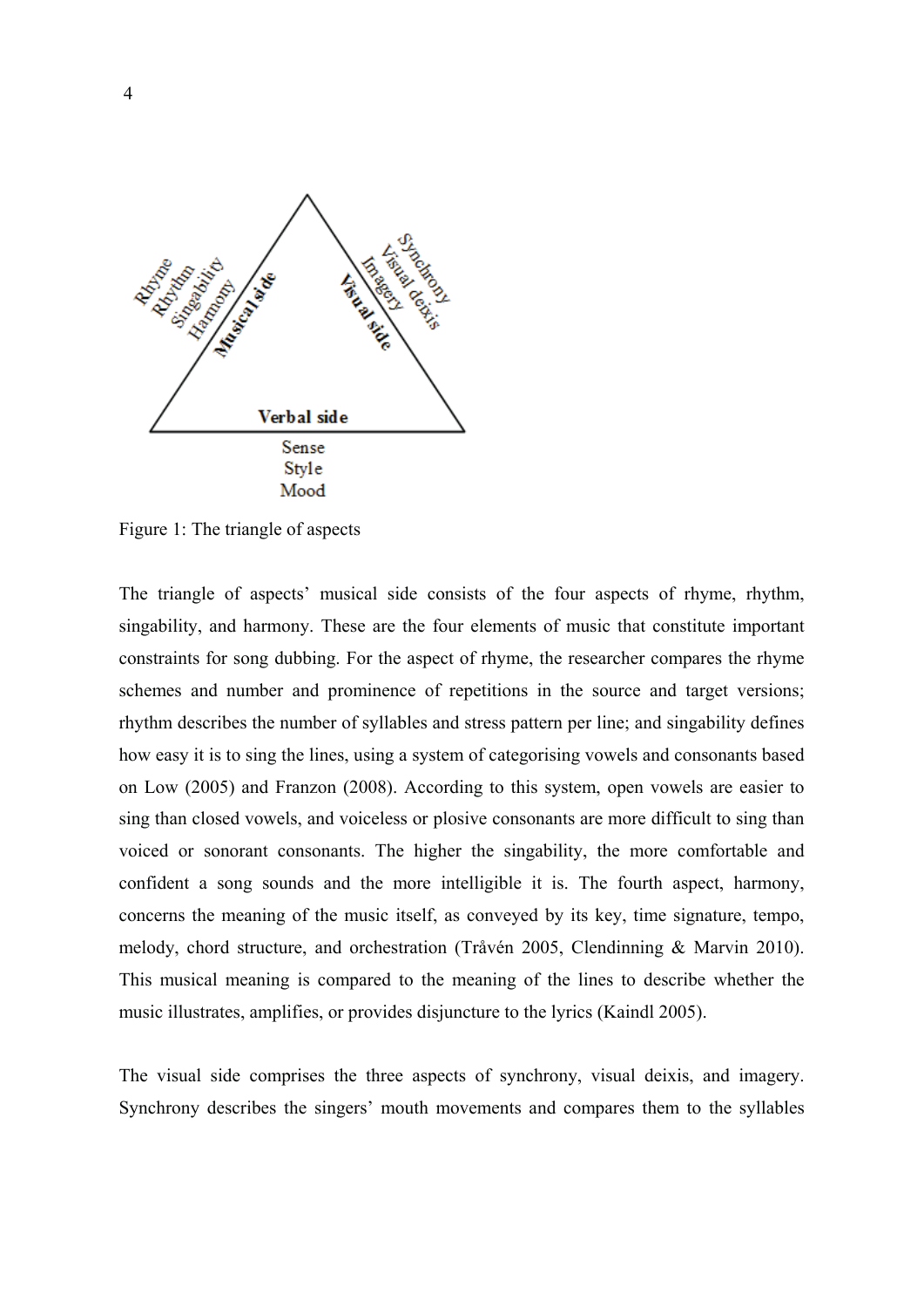sung in the target version to find minor and major differences. Minor differences are vowels or consonants that differ one or two steps from the mouth movements seen on screen (as analysed using the IPA vowel and consonant diagrams), and major differences differ more than two steps. For this purpose, lines sung during close-ups of the singer's mouth are deemed more significant than non-close-up lines (Chaume 2012). Visual deixis concerns instances where the lyrics directly reference something seen on screen, such as characters pointing at things or an explicit description of an object (Chaume 1997, Levinson 2004). Imagery analyses the implicit meaning of the visual code, as shaped through lighting, colour, *mise-en-scène*, and montage (Arnheim 1974), and that meaning is compared to the lyrics to establish an illustrative, amplifying or disjunctive relationship (Kaindl 2005).

The verbal side of the triangle comprises the aspects of sense, style, and mood. Sense compares the semantic meaning of the lyrics between the source and target versions and indicates minor and major differences per line. Minor differences include partial alterations and added or removed connotations; major differences are lines with a completely different meaning (Low 2017). Style analyses the register and naturalness of the language per singer, and compares the findings between the two versions. A loose system of simple, average, and complex grammatical structures and vocabulary per song line supports this stylistic analysis (Leech & Short 2007), but style ultimately relies on a more qualitative interpretation of the language used. Mood concerns the narrative context of the song, including the story, themes and metaphors, symbolism, and character development, and analyses the position of the song in this context (e.g. Labov & Waletzky 1967). It is important to realise that although the verbal code is changed in the dubbing process, the verbal side of the triangle does not, necessarily. Words change, but not necessarily the meaning, style, or narrative of the song. Together, these ten aspects allow for a comprehensive understanding of the songs and the development of the themes in the target version.

This study concentrates on *Frozen* (Del Vecho 2013) as a representative of the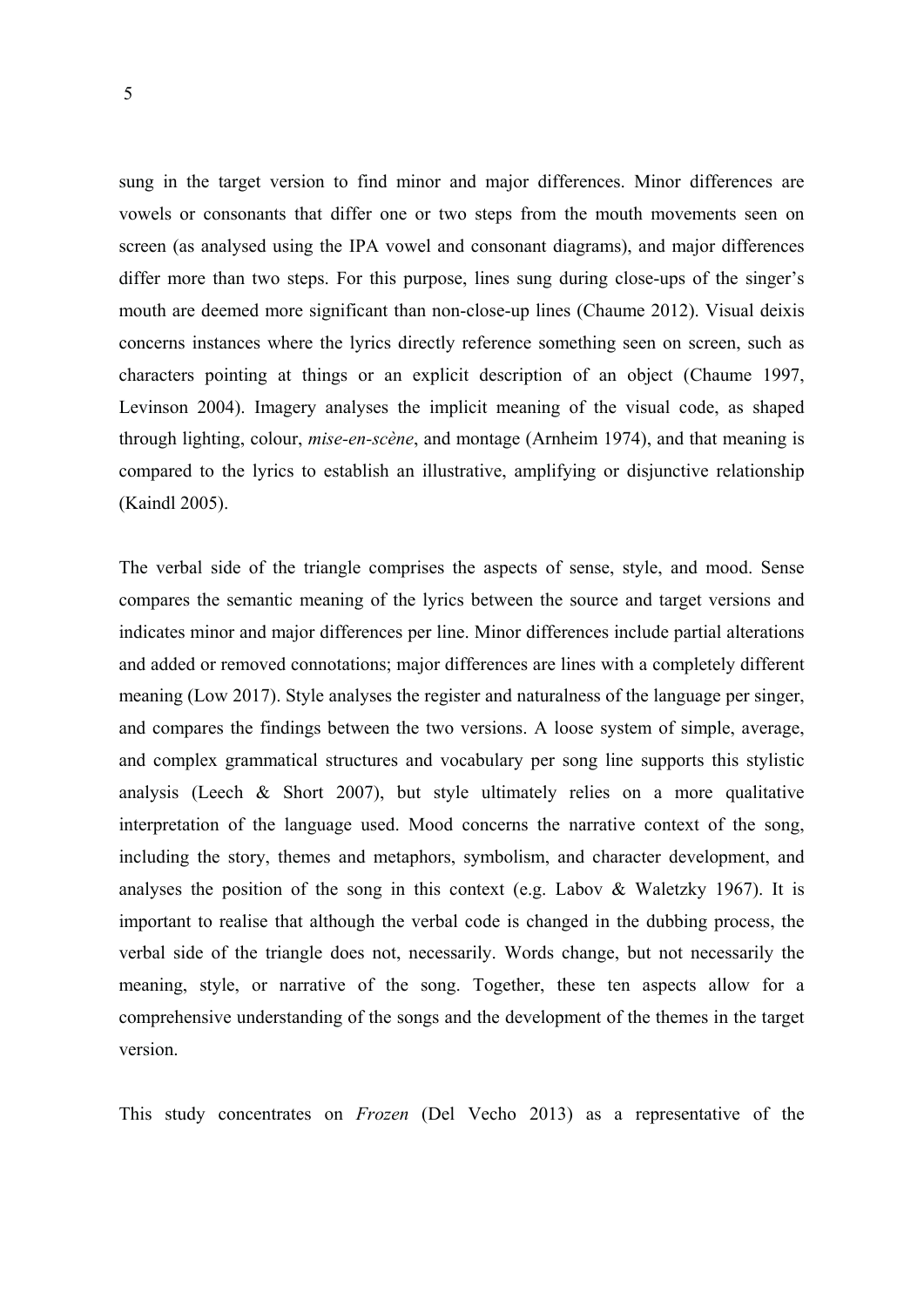contemporary animated musical film genre: produced by Disney, the largest producer of animated musical films (Malach 2014), it is a film in which the songs constitute an essential part of the narrative. The Netherlands saw *Frozen*'s dubbed release on 11 December 2013 (Wensink 2014). Whereas the film itself was among the highest grossing films (Konnikova 2014), the soundtrack album was the most sold music album of 2014 (Wensink 2014) and the songs are indeed quite central to the film's success (Konnikova 2014), offering convincing character development as well as detailed thematic commentary (Beaudry 2015; Yee 2014). This study concentrates on the nine songs with English-language lyrics in the source version, which were dubbed in Dutch for the target version released in the Netherlands: 'Frozen heart', 'Do you want to build a snowman', 'For the first time in forever', 'Love is an open door', 'Let it go', 'Reindeer(s) are better than people', 'In summer', 'For the first time in forever (reprise)', and 'Fixer upper'. These songs together comprise 395 lines and around 23 minutes of audiovisual material when played back to back (Del Vecho 2013).

Based strongly in modern stage musical traditions (Beaudry 2015), the music of the film helps develop the story of two princess sisters — one cursed with magical powers she is unable to control and one isolated for most of her childhood without knowing why — that seems to resonate with many. One reason for this, suggests Yee (2014), is the film's themes. One of the primary themes is the opposition of love versus fear: love as represented by warmth, fire, passion, and togetherness; and fear as represented by coldness, ice, rationality, and isolation (Bauer & Steiner 2015). Anna embodies the emotion of love, as well as everything it entails, her red hair and freckles representing warmth and fire and her impulsiveness and unbridled optimism displaying her passion. Throughout the film her primary goal is to connect with Elsa, first by coaxing her out of her room during their isolation in the palace and later by chasing her to the top of a mountain. Elsa, on the other hand, represents fear: she has ice powers, is cautious and fearful, and tries to isolate herself in order to protect others. Although halfway through the film it appears that Elsa has found peace and happiness in isolation, the film concludes with Elsa accepting and reciprocating Anna's love, an act that allows her to finally control her powers. But the dichotomy of love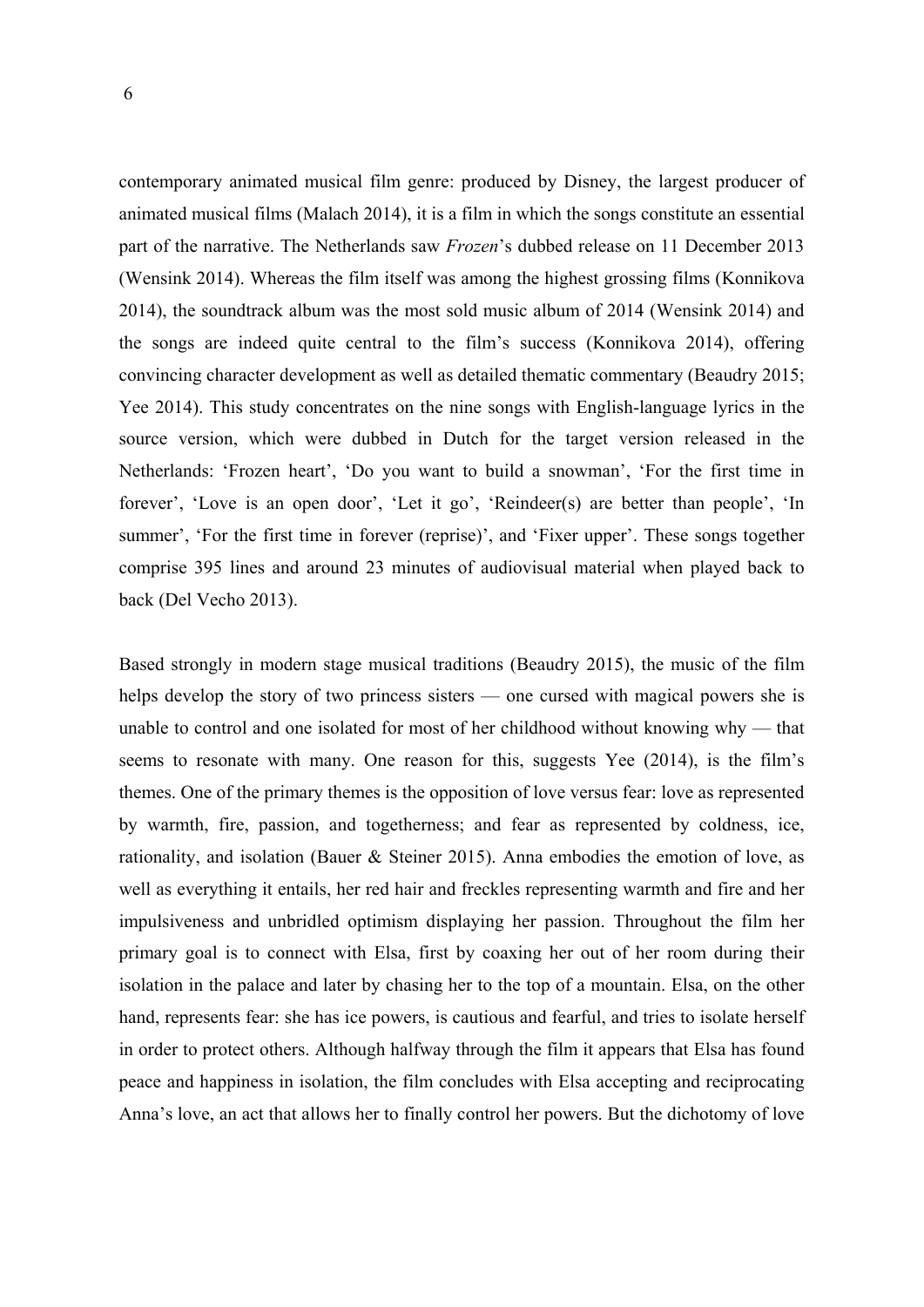versus fear is not limited to the two main characters: the deceitful antagonist Hans is isolated because his parents neglected him; Anna's tentative love interest Kristoff because he was kidnapped by trolls; and the animated snowman Olaf simply because he has not seen anyone else in his short life. Kristoff and Olaf find love (and thus, redemption) by the film's conclusion, while Hans, failing to find love, faces retribution for his crimes (Yee 2014).

The theme of love versus fear can be found in all nine songs. 'Frozen heart' introduces ice as an important metaphor and highlights the importance of breaking and shaping the ice, or one's fear, rather than letting it control you. 'Do you want to build a snowman' introduces Elsa and Anna in their roles of emotional opposites: Elsa locks herself away while Anna tries to connect with her. The song, assuming the viewpoint of Anna, also introduces the ideas that love is good and fear is bad. 'For the first time in forever' narrates the story's main stimulus (i.e. Elsa's coronation) and further develops the sisters as thematic opposites. 'Love is an open door' shows Anna bonding with the first man she sees, revealing her yearning for love, but also — since that man is later revealed to be the antagonist complicating the dichotomy of love and fear by hinting at the foolishness that carelessness and passion can lead to.

'Let it go' is a thematic contrast to the previous song, highlighting Elsa's need for isolation and the freedom she experiences in her isolation, further indicating that matters are not as simple as love is good and fear is bad. In 'Reindeer(s) are better than people' and 'In summer', the story takes a break and the characters of Kristoff and Olaf, respectively, are introduced: Kristoff is bitter and dislikes society as a result of his isolation and, it could be argued, displays a fear of society similar to Elsa's; Olaf is optimistic, joyful and naive, like Anna, chasing a dream that seems impossible to achieve and longing for love. 'For the first time in forever (reprise)' is a confrontation between Elsa and Anna, during which they attempt to solve their differences but fail to understand each other's viewpoints. This song represents a climax for the theme of love versus fear, pitting the concepts against each other quite directly. 'Fixer upper', finally, is an ode to love, and describes quite explicitly how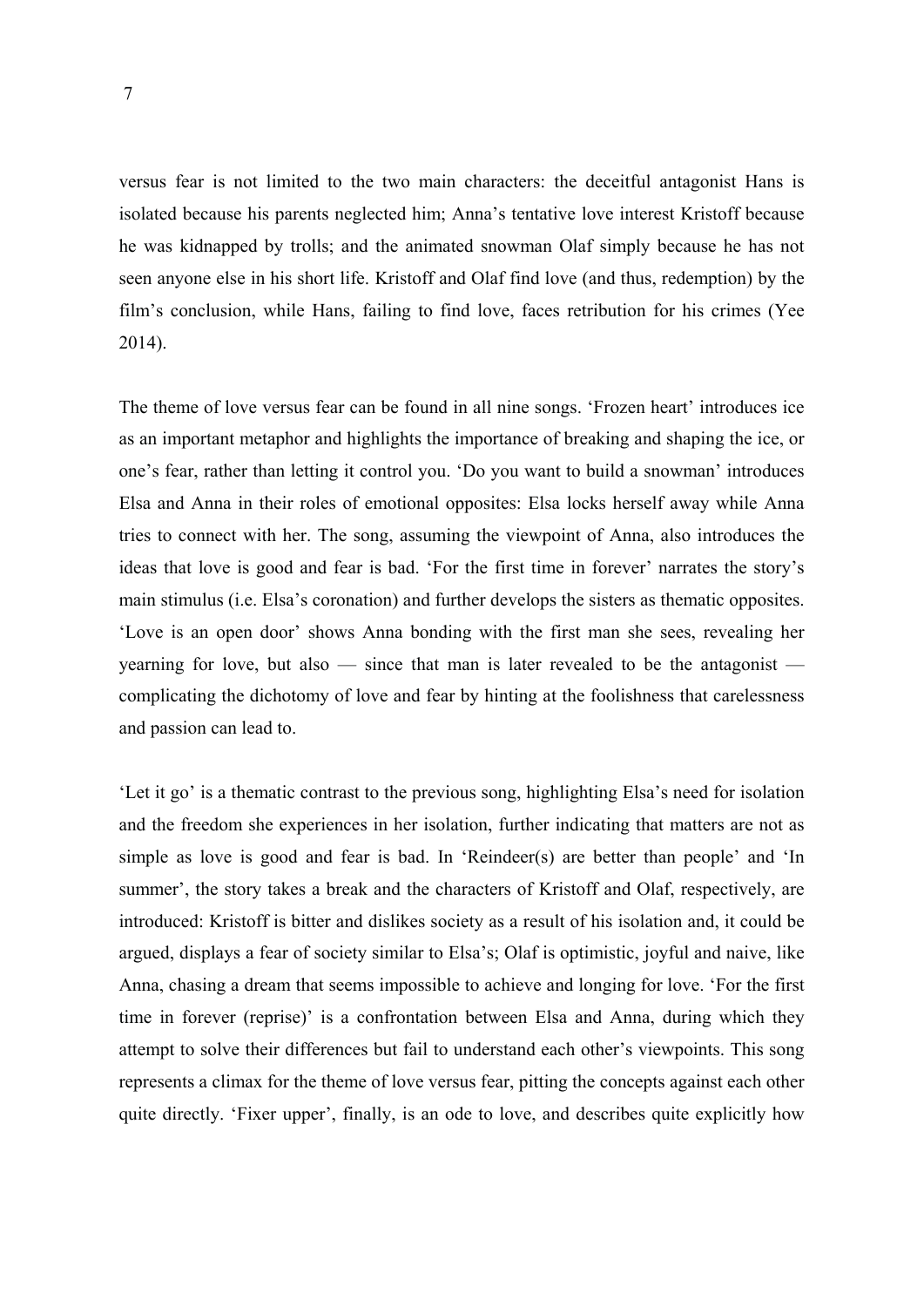we need love to drive out fear. In these songs, then, as in the film as a whole, love and fear play major roles that are relevant for translation evaluations and are vulnerable to translation decisions. See table 1, below, for a summary of this expression of the theme.

### **3. RESULTS**

The full data set for this study can be publicly accessed from Kielipankki (2019), the language bank of Finland. This data set comprises scans of the analysis sheets and tables offering a numerical summary of the findings. In addition, a more comprehensive discussion of the results is available in Reus (2018). This section highlights some of the most relevant results for the thematic analysis of love versus fear, describing the differences between the source and target versions of the songs — as well as, briefly, the effects of those differences on the theme of love versus fear — on the musical, visual, and verbal sides of the triangle.<sup>1</sup> Table 1 summarises the theme of love versus fear, and the aspects that include the main differences between the source and target versions, in each song.

| Song                                    | Relation to love and fear                                        | Main differences in the TT      |
|-----------------------------------------|------------------------------------------------------------------|---------------------------------|
| 'Frozen heart'                          | Introduction of the theme                                        | Synchrony, visual deixis, sense |
| 'Do you want to build<br>a snowman'     | Introduction of Anna and love                                    | Rhythm, synchrony               |
| 'For the first time in<br>forever'      | Introduction of Elsa and fear,<br>juxtaposition of love and fear | Singability, synchrony, style   |
| 'Love is an open door'                  | Complication of love                                             | Rhyme, rhythm, singability      |
| 'Let it go'                             | Complication of fear                                             | Synchrony, sense, mood          |
| 'Reindeer(s) are better<br>than people' | Expansion of fear                                                | Rhyme, style                    |
| 'In summer'                             | Expansion of love                                                | Imagery                         |
|                                         |                                                                  |                                 |

Table 1: The theme of love versus fear, and the main differences, per song

<sup>1</sup> All back-translations of song lyrics in the following sections are mine.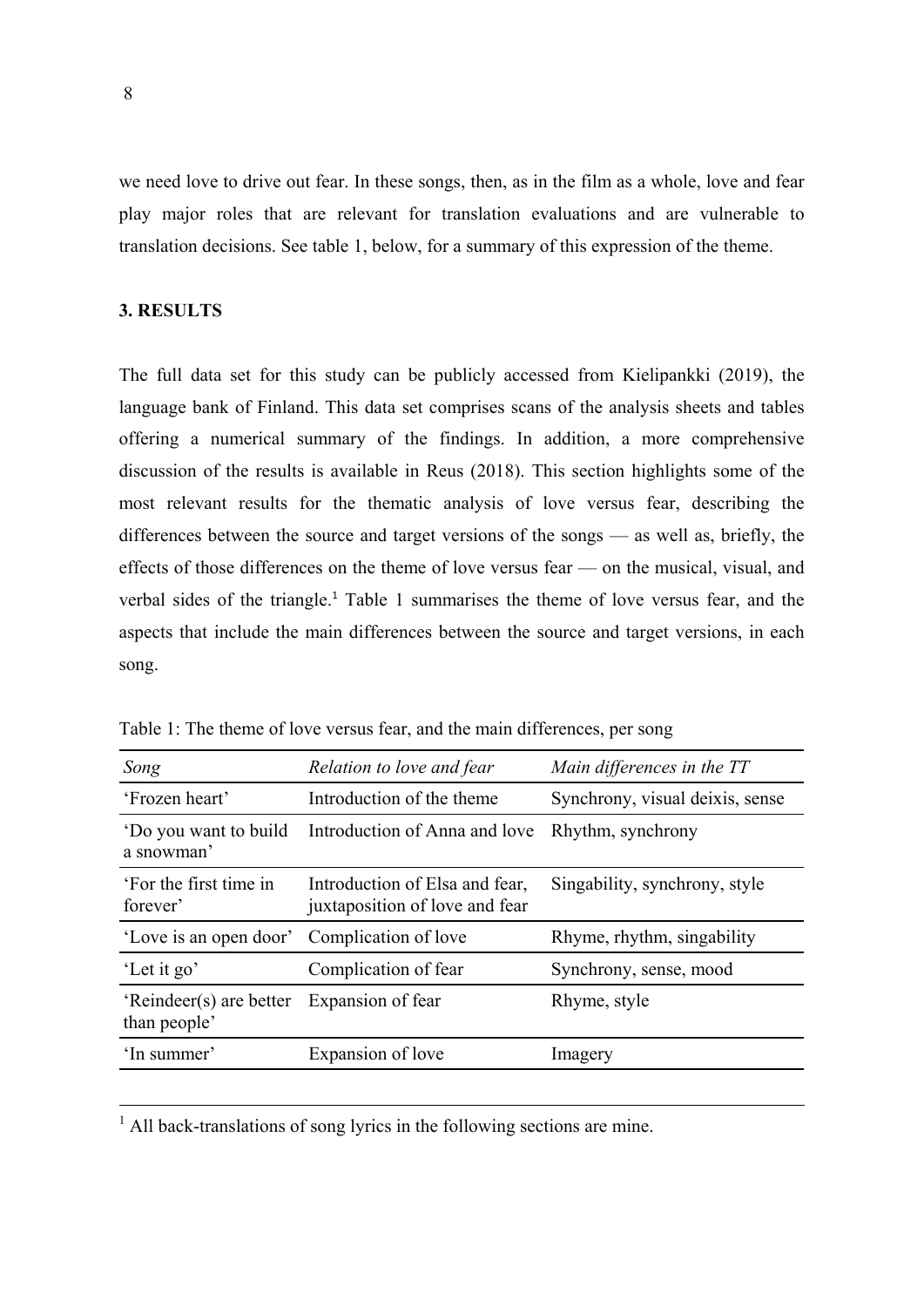| 'For the first time in<br>forever (reprise)' | Confrontation of love and fear Singability, style |                            |
|----------------------------------------------|---------------------------------------------------|----------------------------|
| 'Fixer upper'                                | Victory of love over fear                         | Singability, visual deixis |

Of the three sides of the triangle, the musical is the most similar between the source and target versions. The target songs have slightly more different rhymes than the source songs, which means that the individual rhymes are repeated less often. The only exception to this is 'Frozen heart', which has fewer different rhymes in the target version. Rhythmically, the target version is even more similar to the source version. Most songs have seen the addition of some marked stress patterns, which are especially numerous in 'Do you want to build a snowman' (7 instances) and 'Love is an open door' (6 instances). For example, the first line of 'Do you want to build a snowman' is translated as '*Zullen wij een sneeuwpop maken*' ('Shall we make a snowman'): this translation stresses '*wij*' ('we') in favour of the most syntactically important (and naturally most strongly stressed) part of the question, '*sneeuwpop*' ('snowman'), thus deviating from an unmarked stress pattern. Most songs also include at least a few lines with added or removed syllables in the target version, but these syllables were added and removed exclusively in unstressed and melodically unimportant areas.

Singability is the musical aspect that is most different in the target version from the source version, fulfilling a noticeably reduced thematic role. In 'For the first time in forever' and its reprise, for example, the source-language Elsa uses mostly close vowels while Anna uses mostly open vowels, highlighting the opposition between the characters: in the target version, this difference in singability is eliminated and the characters sing roughly equal numbers of open and close vowels. (This distinction in singability between Elsa and Anna is only present in these two songs, not in the rest of the film, so it can be argued that this was not intentionally done, but in these two songs, at least, the distinction is quite noticeable.) Concerning the relation between the lyrics and the implicit meaning of the music, the target version generally focuses more on illustration in favour of expanding, or amplifying, the meaning of the lyrics through their interaction with the music, the only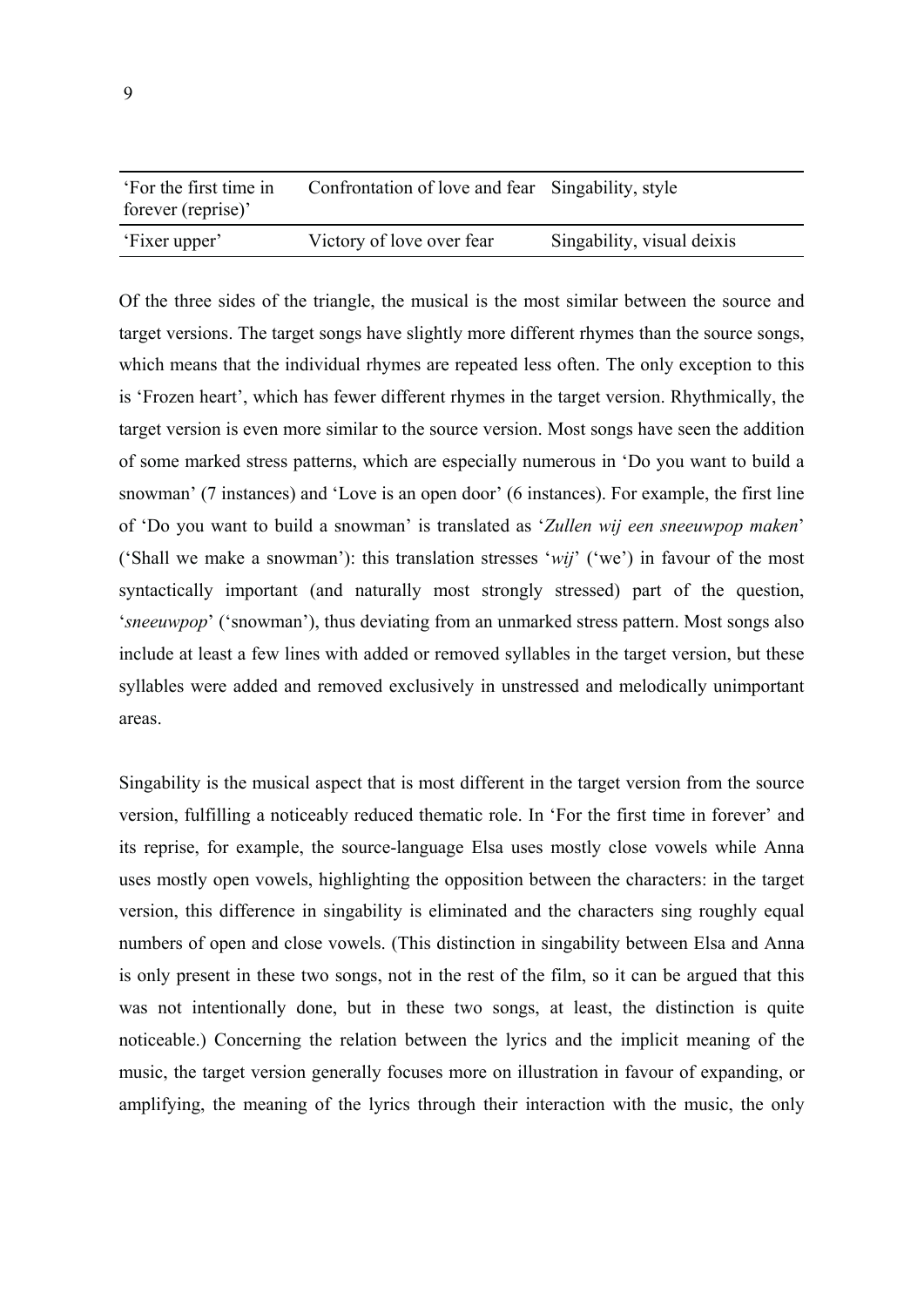exceptions being 'Let it go' and 'Reindeer(s) are better than people'. Apart from this slight tendency towards illustration, however, there are few significant harmonic differences between both versions.

On the visual side, and in general, the aspect of synchrony harbours the most differences of any single aspect. Especially 'Frozen heart' displays many differences, having only two prominent syllables with no difference as opposed to 12 with a minor difference and 9 with a major difference, while songs such as 'Do you want to build a snowman' and 'Let it go' also have a large degree of synchronic disagreement in the target version. Most instances of visual deixis, or direct references in the lyrics to something seen on screen, have been retained in the target version, the one notable exception again being 'Frozen heart'. The songs in which visual deixis is retained most significantly are 'For the first time in forever' and its reprise, both duets of Elsa and Anna. Imagery, or the relation between the lyrics and the implied or connotative meaning of the visual code, is very similar between both versions: in some songs in the target version the imagery is made to illustrate the lyrics more than in the source version, while in other songs it is made to amplify the lyrics more, but the differences are minor. 'In summer' is an interesting song in that the disjuncture between the bright, colourful imagery and the dramatic irony of the lyrics is weakened in the target version, which makes the irony of Olaf the snowman not knowing that snow melts in summer less sharp.

The verbal side is arguably most different in the target version. Concerning the aspect of sense, roughly half of the lines in the target version have an altered meaning or altered connotations. 'Frozen heart' is the song most semantically different in the target version, while 'Do you want to build a snowman', in which 20 of the 32 lines are unaltered, might be the most similar. 'Love is an open door' and 'Let it go' both have a considerable number of lines with major changes, which might be related to the amount of (thematic) information packed in relatively short lines. Stylistically, too, the target version shows consistent differences from the source version. In general, the target version comprises more unnatural-sounding phrases and archaisms, which replace the sometimes lyrical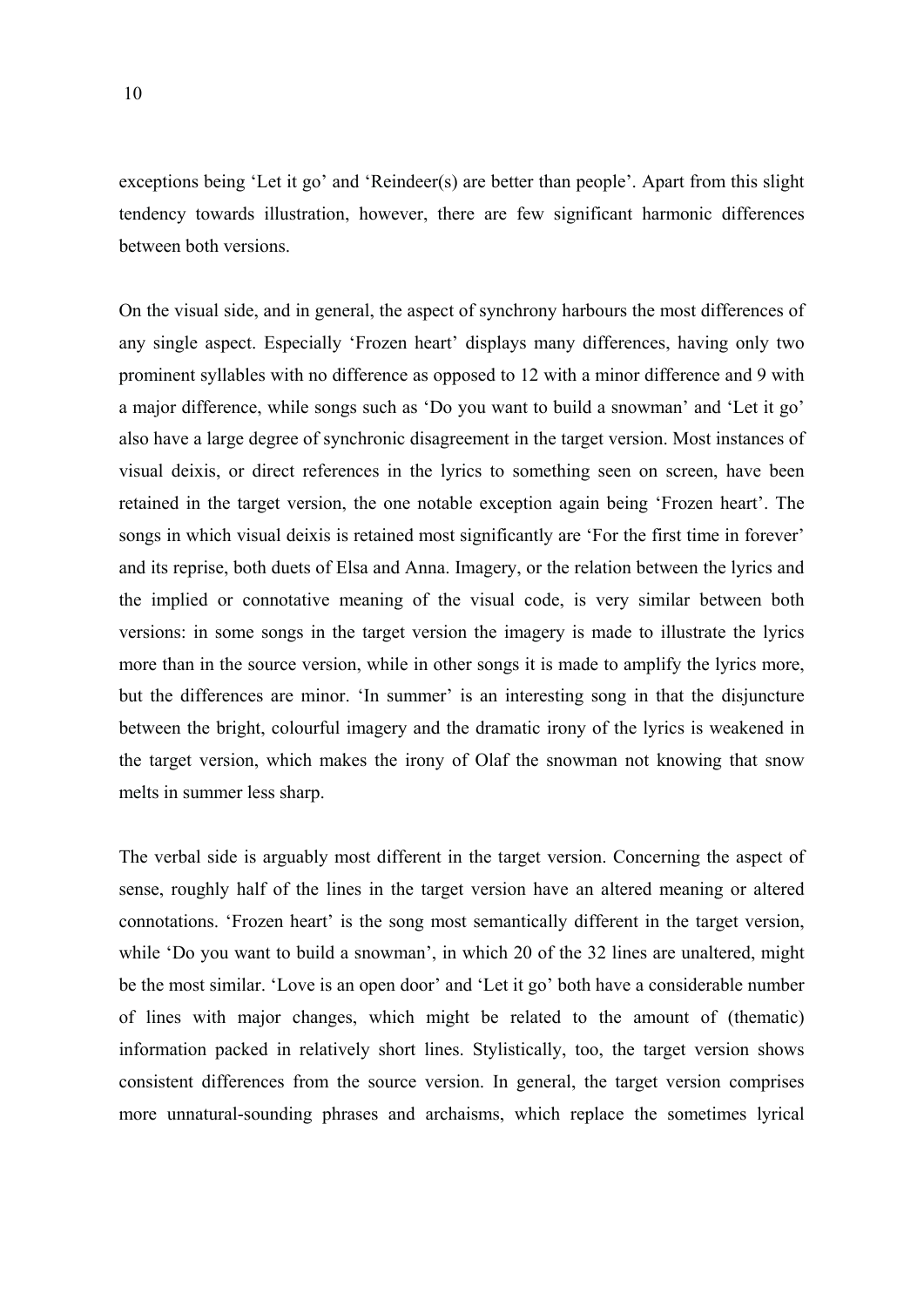language and modern-day colloquialisms of the source version. In addition, characters' linguistic idiosyncrasies are reduced in the target version, removing the grammatical error in the titular lines of 'Reindeer(s) are better than people' and the stylistic differences in language use between Elsa and Anna in 'For the first time in forever' and its reprise. The exception to the trend of increased formality is 'Fixer upper', where some archaisms have been removed in the target version. Lastly, the mood, or the way the lyrics express the narrative context, character development, themes and motifs, is fairly similar in both versions. The target version removes some direct references to themes and symbols, but generally compensates for those losses in other lines. This strategy of compensation, however, may alter the interpretation of symbols: the target version line 32 of 'Let it go' ('I'm one with the wind and sky' in the source version) is '*Voorbij is de storm in mij*' ('The storm in me is over'), and while this line should sound empowering for Elsa, this interpretation becomes problematic if the storm is to still represent her liberation. In this sense, most songs' mood has been altered, but also compensated for.

#### **4. LOVE IN THE TARGET VERSION**

Anna can be seen as a symbol of love throughout the film. This is especially the case in 'Do you want to build a snowman' and 'Love is an open door', where she displays the desire to establish intimate connections with people — with Elsa, representing familial ties, in the former, and Hans, representing romantic love, in the latter. 'Do you want to build a snowman' represents not only Anna's love, but also her longing for love and her confusion towards Elsa's choice for isolation. It intersperses moments of clarity (such as the titular lines 2, 10-11, 14, and 32, where the snowman represents the connection between her and Elsa) with moments of great uncertainty (such as lines 4-5, 'I never see you anymore / Come out the door', sung over a minor chord progression and with lower singability as well as a visually darker colour palette). The target version maintains the semantic distinction between certainty and uncertainty in the aspect of sense, but weakens it by levelling singability (i.e. the singability for lines expressing certainty and for those expressing uncertainty is roughly equal in the target version). A great example of this is line 10, 'Do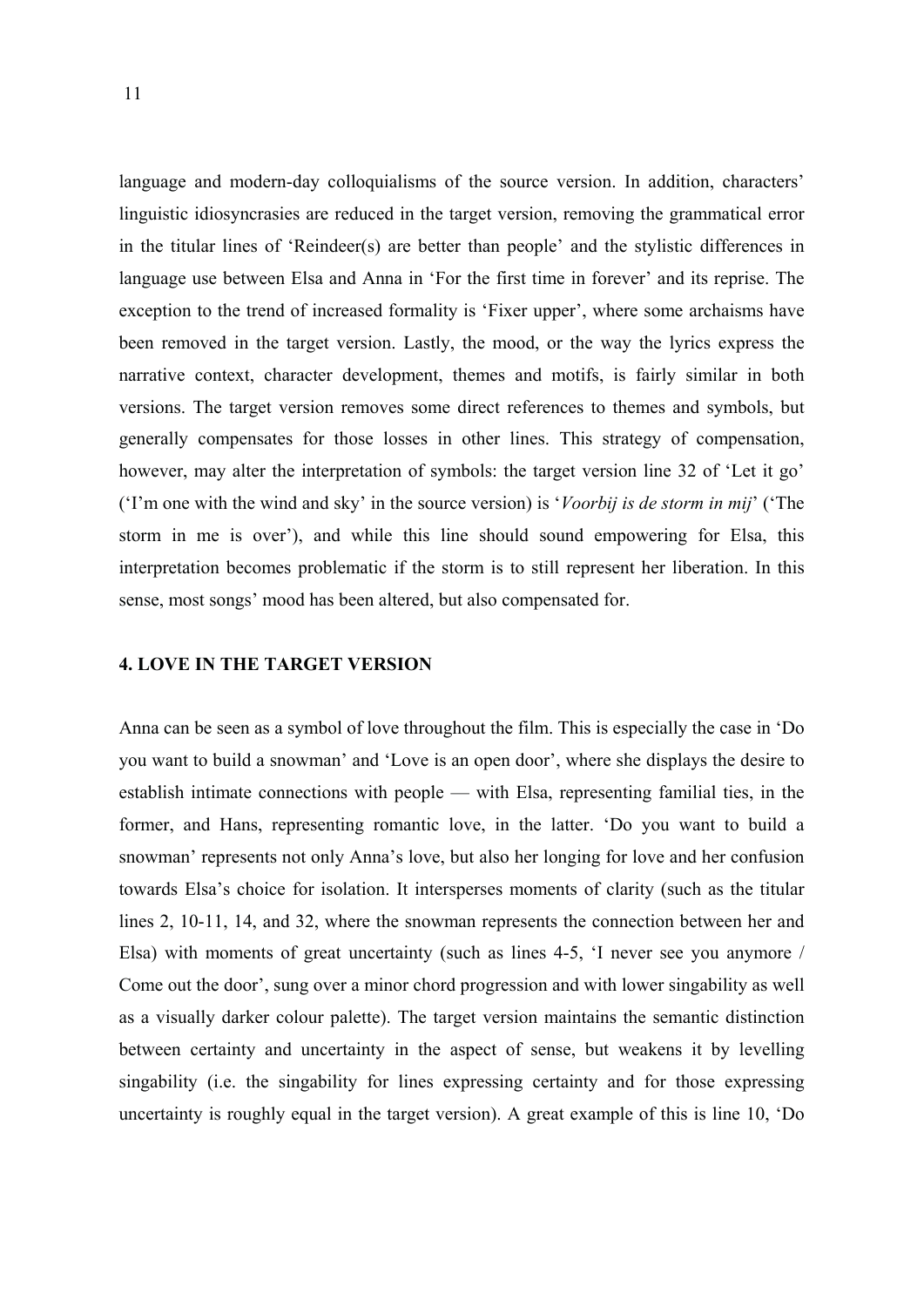you want to build a snowman', which is translated as '*Kom, dan maken we een sneeuwpop*' ('Come on, let's build a snowman'). The two melodically stressed syllables, 'snow' and 'man', have a high singability in the source version  $(\frac{\delta}{a})$  and  $\frac{\delta}{a}$  are quite open vowels), whereas the target version has /ɪːu/ and /ɔ/, closer and shorter vowels, and ends in a voiceless plosive consonant. Reduced repetition and the considerable degree of synchronic differences (see the above line 10 for an example of synchronic differences, too) reinforce the perception of Anna's insecurities. While the source version maintains a fairly sharp distinction between lines expressing love and lines expressing longing or confusion, the target version levels that distinction and instead introduces more uncertainty into the song as a whole. As a result, the target version has no lines that express Anna's intention to love as strongly as the source version, weakening her resolve as well as the introduction of the theme of love in the film.

'Love is an open door' symbolises not only (romantic) love, but also Anna's social ineptitude, which is used to express the notion that love cannot be forced. Anna's longing for affection causes her to rush into a relationship, but — as becomes apparent over the course of the song — Anna and Hans do not actually know each other (with lines such as 19, sung by Hans, and 20, the response by Anna: 'We finish each others / Sandwiches'). The translation of lines 19-20, '*We geven elkaar een / Hapje taart*' ('We give each other a / Piece of cake'), is a good example of how this narrowing down of the theme of love has been effected: the target version focuses purely on the explicit love presented in the song — Anna finally finding the love she had been looking for all her life — and ignores the implicit foreshadowing of Hans eventually betraying Anna. This focus of the target text on love more than on Hans's eventual betrayal can also be observed in the song's singability (which is considerably higher, thus more comfortable, clear and unobstructed, in the target version) and imagery, but is countered to a certain extent by the greatly reduced repetition between Anna's and Hans's lines and the introduction of unnatural stress in the target version. Overall, however, there are more aspects that support an uncomplicated expression of love (i.e. singability, imagery, and sense) than aspects that support the incongruity between Hans and Anna (i.e. rhyme and rhythm) in the target version.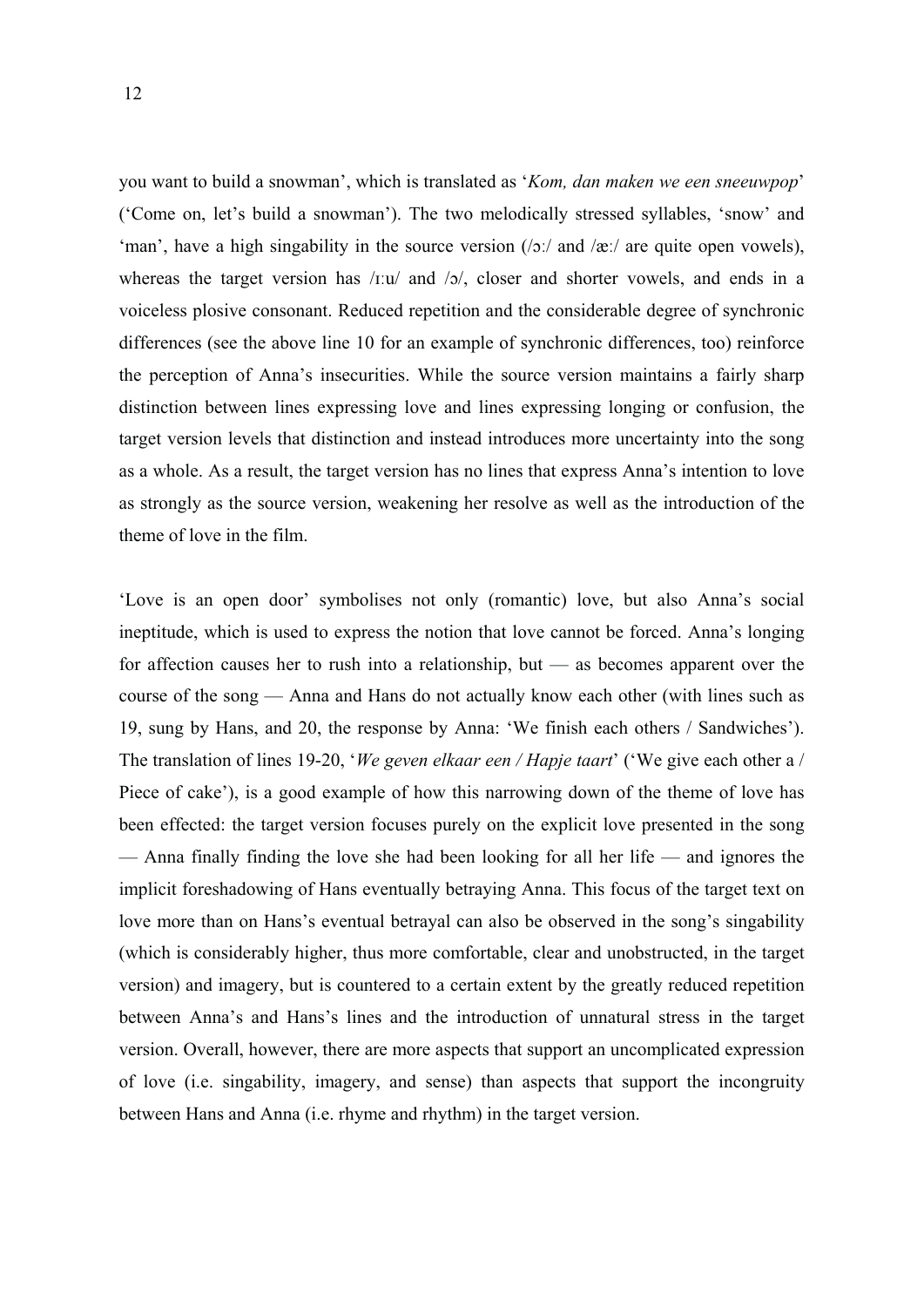#### **5. FEAR IN THE TARGET VERSION**

Fear is a prominent theme of 'Let it go', sung by Elsa, as well as 'Reindeer(s) are better than people', sung by Kristoff. 'Let it go' represents a significant shift in Elsa's character from fearful and oppressed (by society as well as herself) to liberated and in control of her powers. The storm, as a symbol of her ice powers, initially represent fear, but later liberation and confidence, and the cold and distance she once feared are now symbols of positive isolation. When Elsa sings her childhood mantra (which previously fostered the fear within her), 'Don't let them in / Don't let them see' and 'Conceal, don't feel / Don't let them know' (lines 8-9 and 12-13, respectively), the music is upbeat and major, and the screen is lit up by magic and curly shapes: she is no longer afraid. The target version does not use her childhood mantra for these lines, instead opting for a more literal translation and thereby severing the relation between Elsa's current state of mind and her childhood. In addition, the metaphor of the storm has become confused in the target version, representing, as in the source version, both her ice powers and her fears, but not transforming into liberation over the course of the song. Musically, the target version is quite close to the source version, but visually it includes quite numerous synchronic differences, making Elsa appear more confused. A striking example of this is line 15, 'Let it go, let it go', translated as '*Laat het los, laat het gaan*' ('Let it go, let it go'). The first instance of the phrase is quite similar, synchronically, but the second (possibly motivated by the higher singability of '*gaan*', /xaːn/) results in a significant difference between the the shape of Elsa's mouth and the shape a mouth normally makes when producing this sound. In addition, some important instances of visual deixis are removed, especially towards the end, where the source version portrays Elsa as having conquered her childhood fears convincingly. A great example is line 38, 'My power flurries through the air into the ground', translated as '*Mijn kracht neemt toe en schept een zuilenrij van steen*' ('My power increases and creates a colonnade of stone'). While singing this line, Elsa is creating the foundation of a castle, not a colonnade, of ice, not of stone, which makes her sound detached or confused. In the target version, Elsa's development is in general less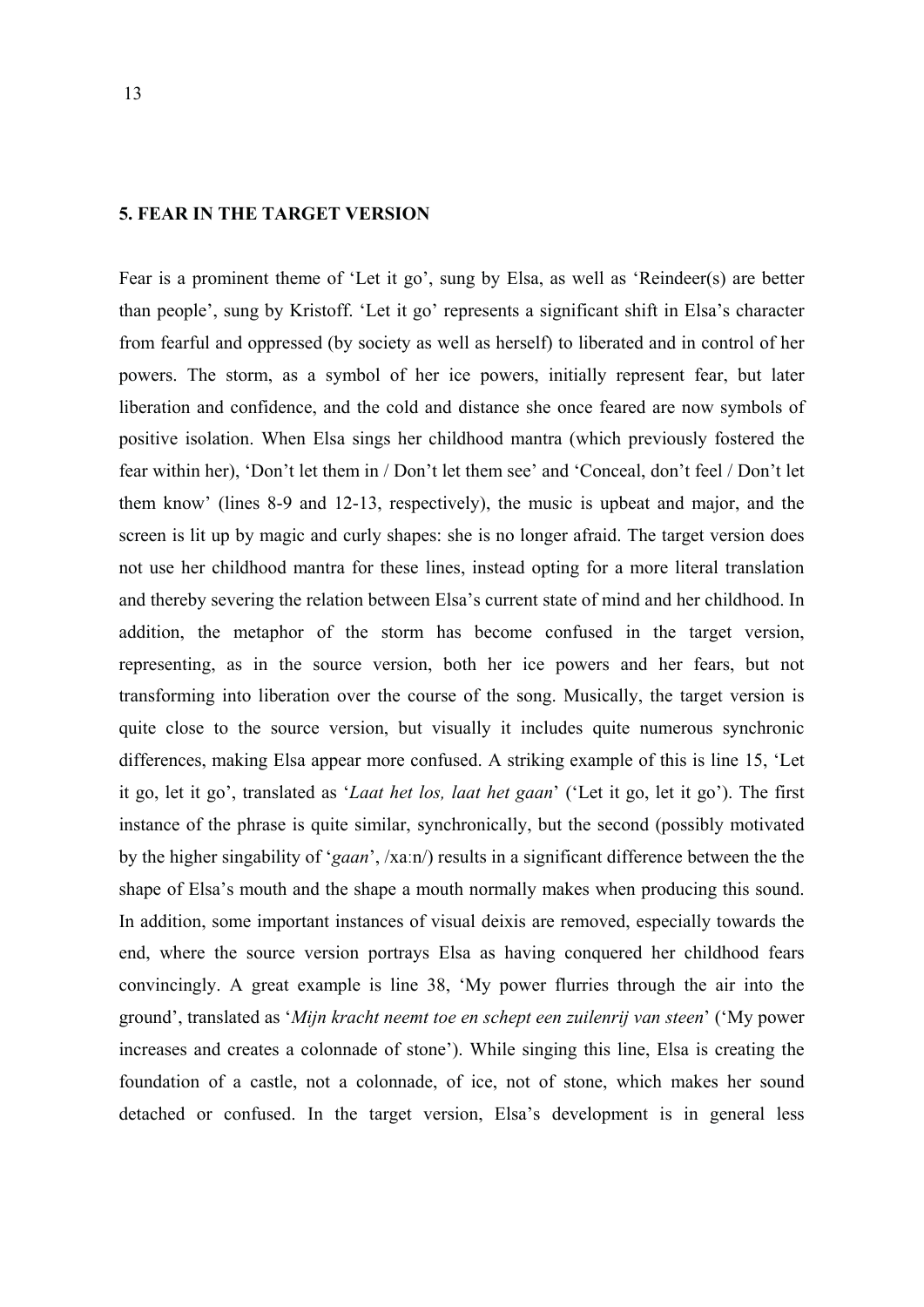convincing and pronounced, and the 'fears that once controlled [her]' (line 25) are still quite tangible by the end.

In the sense of finding happiness in isolation (as well as in the sense of later being reintroduced to society by Anna), Kristoff is similar to Elsa. As a child he was kidnapped by trolls, who raised him as an ice miner, and the first time the audience sees him interact with humans he is gruff, hostile, and unable to acquire what he wants. In 'Reindeer(s) are better than people', taking place right after this incident, Kristoff bemoans human society in a way that highlights his happiness with being alone. Even though it is not overt, the song displays Kristoff's fear of society in lines such as 3-5, 'Yeah people will beat you / And curse you and cheat you / Every one of them is bad'. Interestingly, the sections in which Kristoff sings about humans have a significantly lower singability than the sections where he sings about reindeer or himself, but they contain significantly more repetition. The target version lines 3-5, '*Ja mensen bedriegen / Ze vechten en liegen / Ze zijn stuk voor stuk slecht*' ('Yeah people cheat / They fight and lie / Every one of them is bad'), are less personal than the source version, omitting the pronouns referring to Kristoff, but otherwise convey a similar sense of dissatisfaction with society. However, the target version includes no difference in rhyme or singability between the different subjects addressed, thus incorporating Kristoff's fear of society more effortlessly into his love of reindeer. This strategy, like the strategy used in 'Let it go', complicates a clear dichotomy between fear and love and foreshadows Elsa's and Kristoff's reintegration and eventual suggested happiness in society.

#### **6. LOVE VERSUS FEAR**

The central development of love and fear in the film, however, is the opposition between them, which can also be interpreted as the juxtaposition of Anna and Elsa. This opposition is the focus of two songs: 'For the first time in forever' and its reprise. Both are duets of Elsa, representing fear, caution, and isolation; and Anna, representing love, passion, and bonding. In the first song, Anna describes the way the palace opens up in preparation for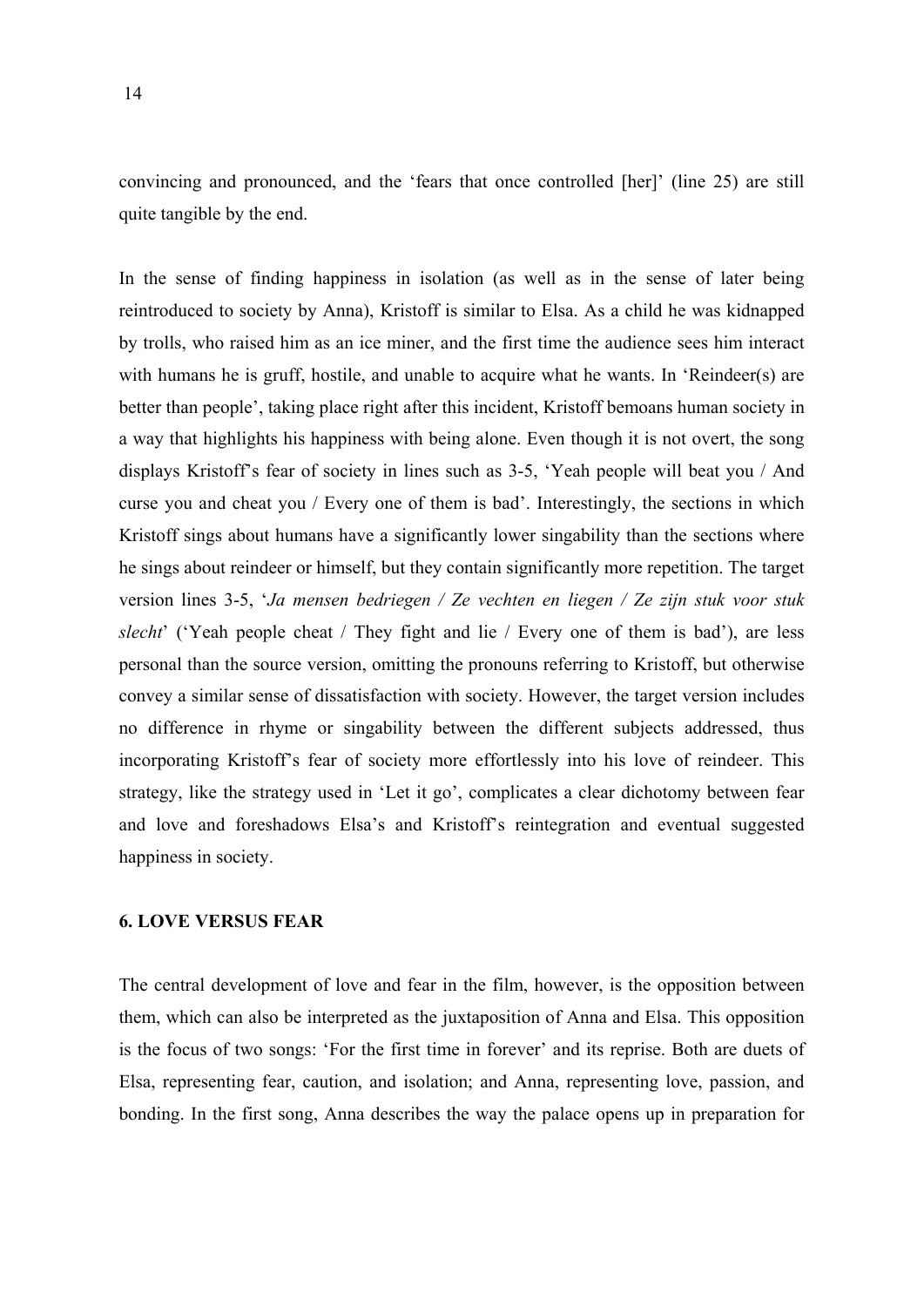Elsa's coronation, and displays great joy and excitement at the prospect of meeting new people. Elsa, on the other hand, sits quietly in her room and repeats her childhood mantra ('Don't let them in / Don't let them see', lines 37–38). Musically, Anna's verses employ a predominantly major chord structure while Elsa's employ a relative minor chord structure and more subdued orchestration; visually, Elsa's verses are darker and include less movement than Anna's. The difference in the sisters' approaches to dealing with the situation is significant, but there are also similarities. Singability is again used as a distinguishing factor between the fears of Elsa and the love and excitement of Anna, while rhyme and repetition show the sisters also have similarities. For example, see lines 45–50, where Anna repeats Elsa's lines:

Elsa: But it's only for today Anna: It's only for today Elsa: It's agony to wait Anna: It's agony to wait Elsa: Tell the guards to open up the gates Anna: The gates ('For the first time in forever', lines 45–50)

The target version, interestingly, maintains the distinction between the characters in its singability, and much of the repetition and unifying nature of the rhyme scheme in the rest of the song has been removed to accentuate that distinction. Lines 45–50, for example, are translated as follows:

Elsa: *Gelukkig duurt het maar een dag* ('Fortunately, it only lasts a day') Anna: *Al duurt het maar een dag* ('Even though it only lasts a day') Elsa: *Alleen omdat het hoort* ('Only because it is supposed to be like this') Anna: *Dit is zoals het hoort* ('This is how it's supposed to be') Elsa: *Goed dan, wachter, open nu de poort* ('All right, guard, open up the gate') Anna: *De poort* ('The gate') ('For the first time in forever', Dutch dub, lines 45–50)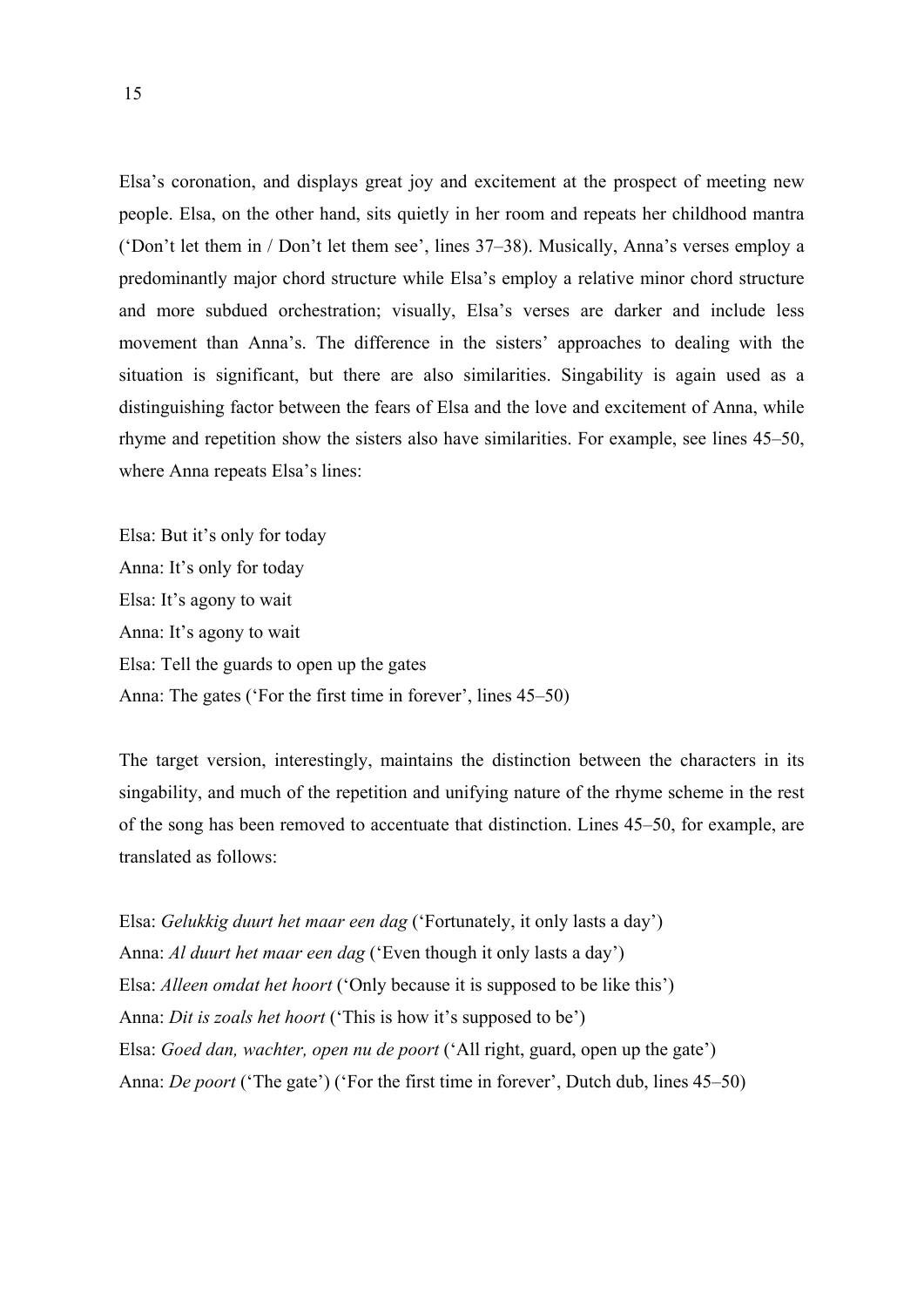Instead of Anna repeating Elsa's lines here with merely a different intention, Anna actively restates and subverts Elsa's lines, widening the distance between them. In the target version, then, the distinction between love and fear is starker than in the source version, and Elsa, being less in tune with Anna (who is arguably the film's main protagonist), is rendered perhaps less relatable to Dutch audiences than to English-language audiences.

'For the first time in forever (reprise)' is a more immediate duet between Elsa and Anna: whereas in the first song they express their sentiments concerning the same event separately, in the reprise they address each other directly. Anna, again as a representation of love, attempts to convince Elsa to come back with her and unfreeze the city, while Elsa, as a representation of fear, attempts to explain why she is unable to do so: 'Just stay away and you'll be safe from me' (line 23). The target version of line 23 is '*Dus ga naar huis naar 't zomerjaargetij*' ('So go home to summertide'), expressing perhaps more clearly than the source version that Elsa does not know she froze the city (although this is merely a compensation for line 17, where the target version makes no mention of the sun while the source version does), but also weakening Elsa's motivation for her isolation and her role as a symbol of fear. However, that is no consistent trend in the song, and the target version embraces the theme of love versus fear, as well as the narrative symbolism of Anna versus Elsa and the visual symbolism of the storm versus sunlight, about as effectively as the source version. The target version makes mention of the storm as it is visually brewing in the third verse, just like the source version, and while the source version makes explicit mention of the sun to reinforce its role and a symbol of love in line 48 ('We'll make the sun bright'), there is no visual representation of sunlight at that moment, so the target version opts for a more direct expression of Anna's sentiment instead: '*Want ik zal naast je staan*' ('Because I will stand next to you'). Although the distinction in singability between the characters is reduced in the target version, there are relatively few major synchronic differences; the most prominent instances of visual deixis have been retained; and in both versions the rhyme scheme provides a connection between the sisters. Overall, then, the target version, although different to some degree, is roughly as effective as the source version in its development of the theme of love versus fear.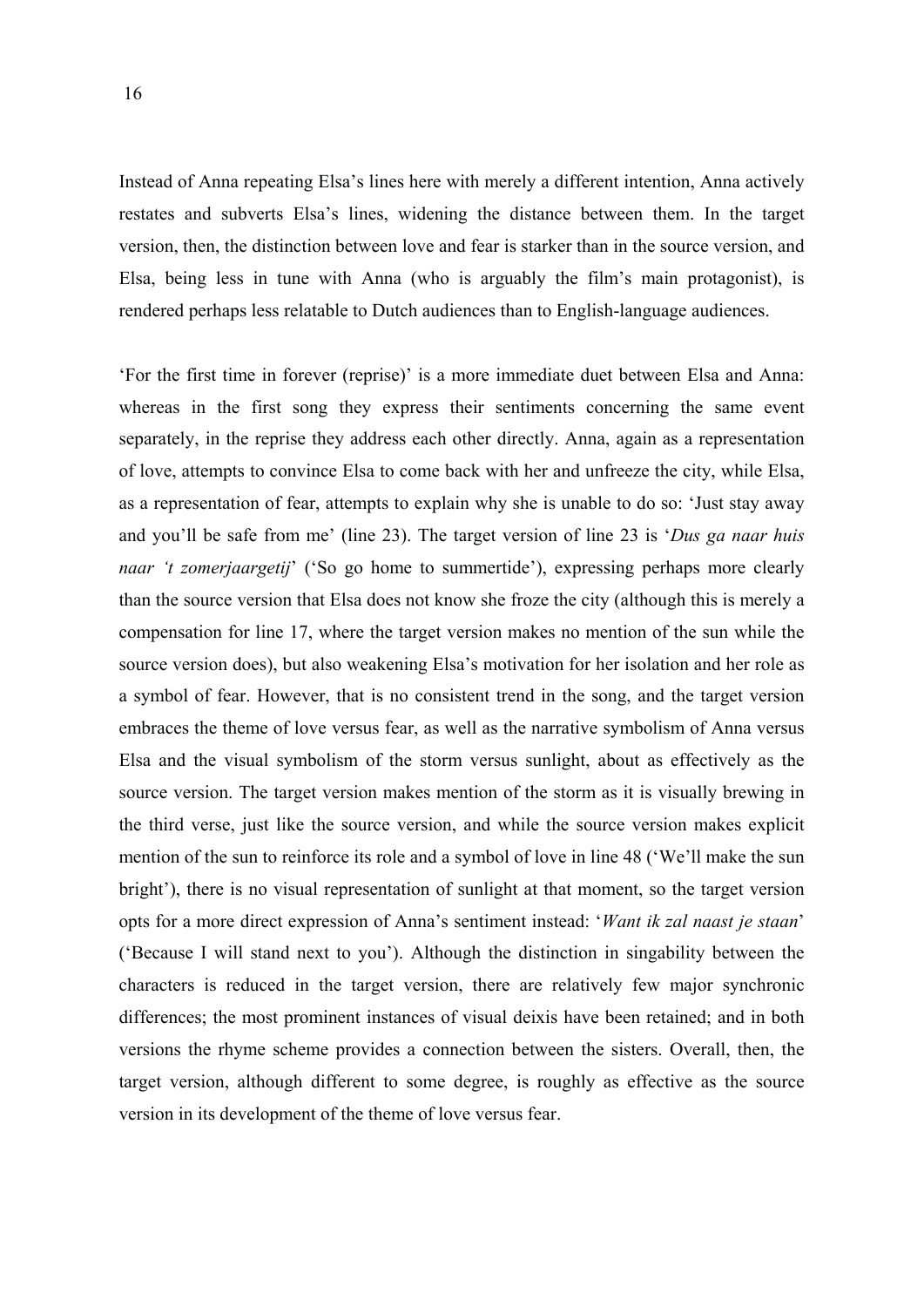The dichotomy of love and fear can also be seen in a juxtaposition of the first song, 'Frozen heart', representing fear, and the last song, 'Fixer upper', representing love. In this sense, the narrative development moves from fear to love: fear is conquered and love is what we should strive for. In 'Frozen heart', the minor-key music, based around the tonic and dominant fifth chords, evokes a grounded sense of looming danger, and the dark colours and sudden, strong movements on the screen stress the great unknown beyond the ice miners' lanterns. Although the lyrics do mention the beauty of ice (e.g. line 3, 'This icy force both foul and fair', lines 7–8, 'Strike for love and / Strike for fear', and lines 9–10, 'See the beauty / Sharp and sheer'), these instances of beauty are always followed or preceded directly by warnings about the dangers of ice. The song explains that one can only appreciate ice if one is aware of the dangers and cautious enough to avoid them. While the target version's lines 9–10 maintain this opposition of beauty and danger, the opposition is less clear in line 3, '*Verbergt een kracht heel puur en rauw*' ('Hides a power so pure and raw', 'pure' not including the connotations of pristine cleanness) and lines 7–8, '*Splijt het hart / Verkild en zwaar*' ('Split the heart / Cold and heavy'). This reduced semantic and metaphoric weight of the theme is mirrored in the song's synchrony, which comprises great incongruence between characters' mouth movements and the syllables they sing, thus weakening their emotional impact and perceived authority; and its visual deixis, where most of the references have been removed, including those relating to Kristoff, the only main character in the song. The target version's rhyme, rhythm, and singability are quite similar to the source version, supporting the characters' authority and the severity of their warning. Despite that, however, the theme of love versus fear is significantly less central to the song in the target version than in the source version, and the target version instead focuses more on the explicit warning, or fear.

'Fixer upper' provides a contrast to the danger and darkness of 'Frozen heart'. Its music is major-key, optimistic, and fast-paced, and its chord progressions use primarily major chords (even if those chords do not fit the key, which stresses the importance of major chords and optimism in the song). Visually, the song takes place at night, like 'Frozen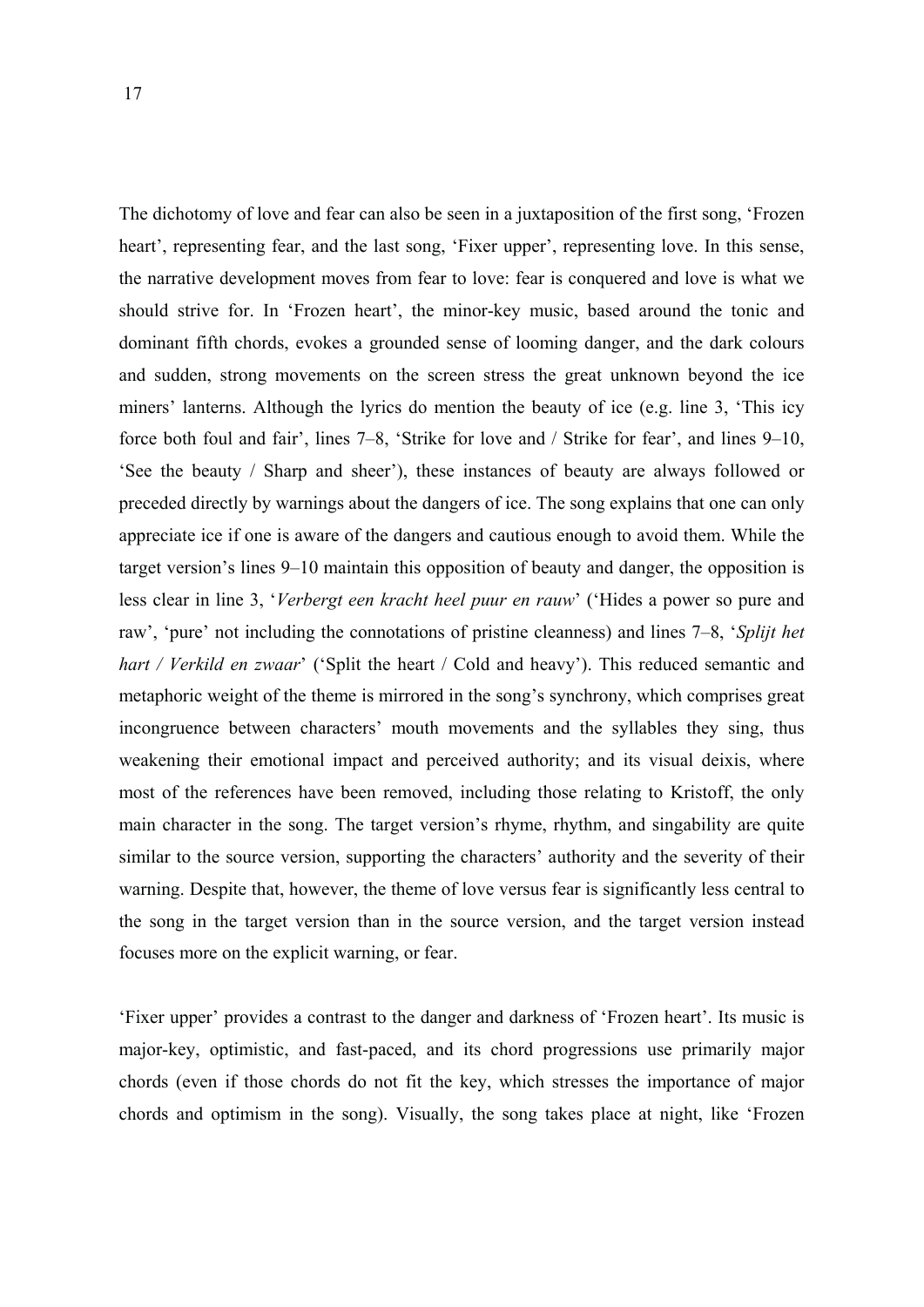heart', but the movements are fast-paced and smooth (as opposed to the sharp movements of 'Frozen heart') and there are festive, colourful lights everywhere. The song's message of love trumping fear is expressed most explicitly in lines 53–58, culminating in 'True love brings out the best'. In the target version, this line is translated as '*Want liefde doet de rest*' ('Because love does the rest', referring to fixing people by giving them love): this version, and with it the entire target version verse of lines 53–58, provides a level of clarity of the development of love versus fear quite similar to the source version. Concerning rhyme and rhythm, the target version is slightly less unified than the source version, but it is slightly more singable, which might compensate for the rhyme and rhythm. Visually, too — and despite some serious synchronic differences — the target version presents a quite coherent image of the theme. The style, which in other songs is somewhat old-fashioned and archaic in the target version, is about as colloquial in this song in both versions. As a result, the theme of love conquering fear is roughly as prominent in the target version as it is in the source version. One possible explanation for this might be the prominence of the theme in the source version: whereas most other songs incorporate multiple themes and instances of character development, the importance of love is without a doubt the main theme of 'Fixer upper', and its treatment in the Dutch dubbed version reflects that.

#### **7. CONCLUSION**

This study aimed to uncover how the theme of love versus fear was altered in the dubbing process of the Dutch dubbed songs of the 2013 Disney film *Frozen*. In most songs, the differences in the target version have dulled the development and prominence of the theme of love versus fear. While rhyme, rhythm, harmony, visual deixis, and imagery generally support the theme in the target version in a fashion similar to the source version, the role of singability is significantly less prominent, which distorts the careful balance (presented in the source version) between rhyme and rhythm on the one hand and singability on the other. The aspects of synchrony and style include many major differences in most songs, but other than weakening the perceived authority of the characters (such as in 'Frozen heart'), these differences seem to not have a significant effect on the theme of love versus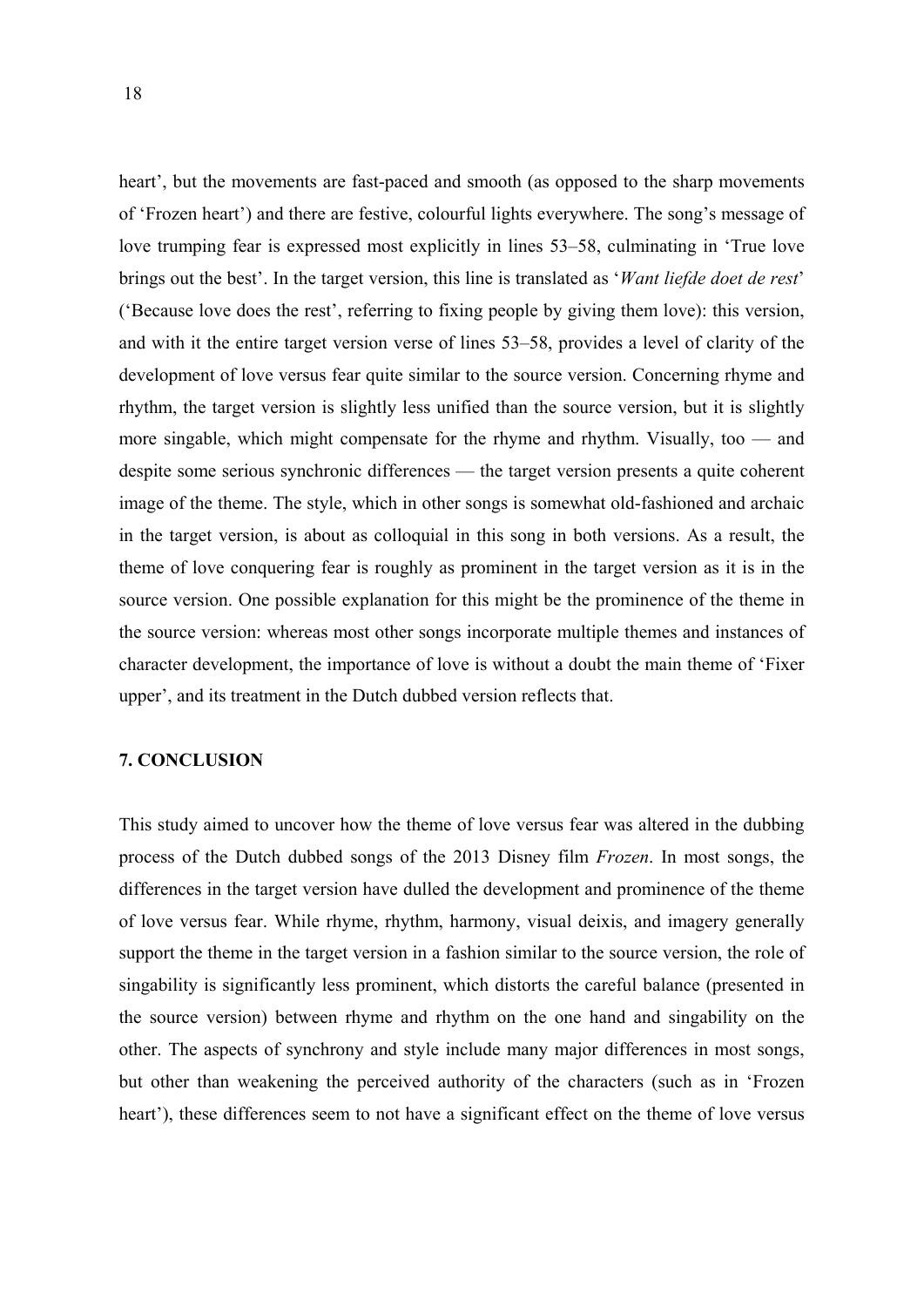fear. The aspect of sense, however, is quite essential in causing most large differences, especially in combination with singability (e.g. in 'Love is an open door'), visual deixis (e.g. in 'Frozen heart'), and mood (e.g. in 'Let it go'). In general, the theme of love versus fear has been simplified: songs including 'Love is an open door' and 'For the first time in forever' focus more strongly on love, rather than presenting love and fear as equally important and powerful, and 'Fixer upper', an ode to love, is the most explicit performance of the theme of love versus fear in the target version. Instead of introducing a compelling discussion on the topic of love versus fear, then, the target version focuses on the importance of love more extensively, and, by forgoing a thorough analysis of fear, expresses the message of love trumping fear in a less fully rounded manner, but also less ambiguously, than the source version.

The target version's development of the theme in a simplified and more straightforward form, then, implies that, while important, this theme may not have been considered an essential part of the film's purpose during the dubbing process. The separation of love and fear in the target version, and its focus on love over fear, suggest that love, at least, is a central theme in the target version — it is, after all, the driving force of the narrative, urging Anna, one of the main protagonists, to move the story forwards on several occasions — while the dichotomy between love and fear, which defines the relationship between Anna and Elsa as well as construes Elsa as a compelling character, is not as prominent. Anna, representing love, is defined more clearly as the film's main protagonist in the target version, whereas Elsa, representing fear, becomes more backgrounded and fulfils a slightly more traditional villainous role in the target version. The exception to this is the song 'For the first time in forever (reprise)', where Elsa is portrayed as an important and conflicted character rather than just a villain; however, this is only one song. As a result, the target version seems to concentrate more on the explicit narrative of the film (i.e. Anna's quest to save Arendelle) in favour of character development and, indeed, the thematic integration of Elsa's character in the film's narrative.

Another aim of this study was to test the usefulness of the triangle of aspects for the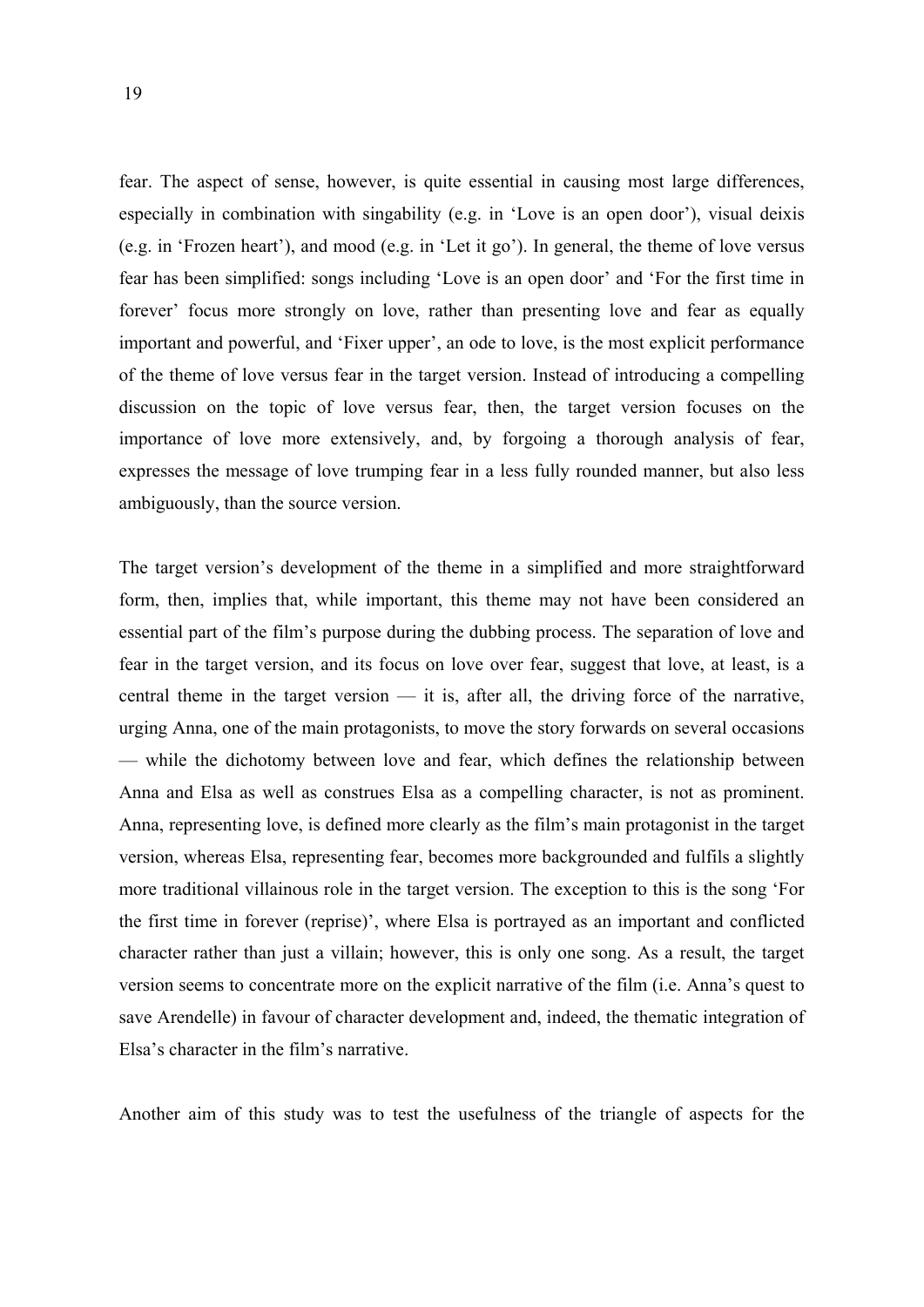purpose of a thematic analysis. While an analysis of the themes of a text is perhaps inherently qualitative and subjective to a certain degree, this study has attempted to substantiate its findings through the use of quantitative tools. By describing ten aspects of animated musical films, the triangle of aspects offers researchers a guideline to assume a broader and more structured scope when analysing dubbed versions of animated musical films. This model may provide relevant concepts to research fields including audiovisual translation, song and film translation, the history of dubbing, the international export of Disney films, and musical translation. The data collected according to the triangle of aspects provides a clear structure and solid foundations to any analysis, but however useful this model may be, it should be noted that the analysis in this study and the interpretation of the results are still qualitative in nature, so not necessarily representative of the film or genre as a whole. Although the triangle of aspects as applied in this study offers insight into one of the most prominent themes of *Frozen* (Beaudry 2015), more research is needed to fully appreciate the model's capabilities and to further develop its usefulness. Further research may also concentrate on the themes and characters in other dubbed versions of *Frozen*, other Disney films, or films by other animation studios or of other animation styles, such as those by the prominent Japanese animation producer Studio Ghibli, to uncover what elements are prioritised in the dubbing process, what effects those priorities have, and how those priorities and effects change over time or vary between cultures. The multimodal field of animated musical film dubbing is fledgling in academia, and considering the genre's prominent role in many societies, there is much to learn.

#### **PRIMARY SOURCES**

Del Vecho, P. (producer), & Buck, C., & Lee, J. (directors). 2013. *Frozen* [Motion picture]. United States: Disney.

Kielipankki. 2019. *Triangle of Aspects Analysis of Frozen* [Data set]. Retrieved from http://urn.fi/urn:nbn:fi:lb-2019022701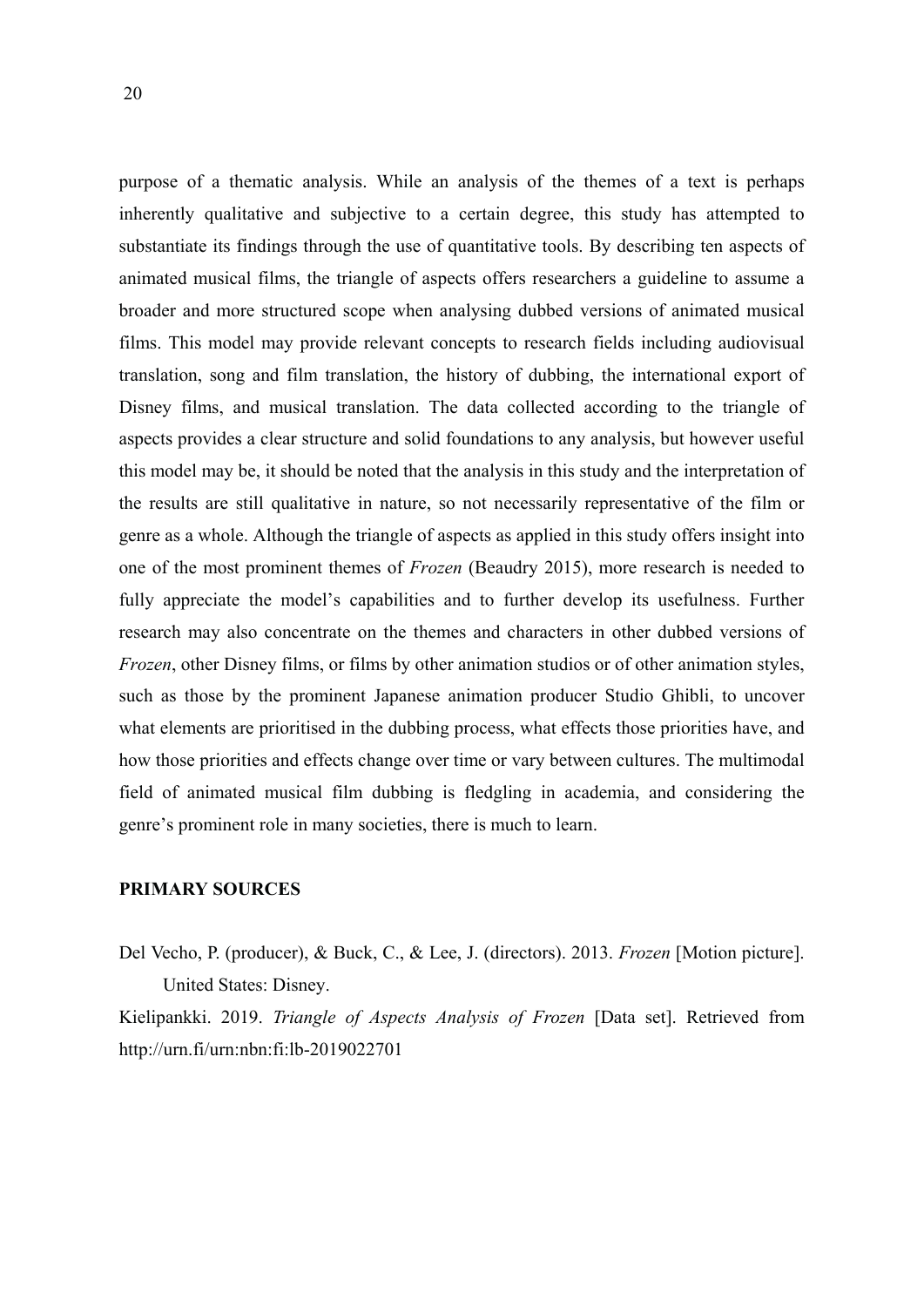# **REFERENCES**

- Arnheim, R. 1974. *Art and Visual Perception: A Psychology of the Creative Eye*. Berkeley, Los Angeles, London: University of California.
- Bauer, J., & Steiner, B. 2015. Hidden Meaning in Disney's Frozen Earthling Cinema [Video file]. Wisecrack, Inc. Retrieved from

https://www.youtube.com/watch?v=WpmKW10d\_TU. (12 September, 2016)

- Beaudry, K. 2015. *Disney Melodies: The Magic of Disney Music*. New York: Theme Park Press.
- Chaume, F. 1997. Translating Non-Verbal Information in Dubbing. In Poyatos, F. (ed.), *Nonverbal Communication and Translation*. Amsterdam and Philadelphia: John Benjamins. 315-326.
- Chaume, F. 2012. *Audiovisual Translation: Dubbing*. Manchester: St Jerome Publishing.
- Clendinning, J. P., & Marvin, E. W. 2010. *The Musician's Guide to Theory and Analysis* (2nd ed). New York: W. W. Norton & Company.
- Di Giovanni, E. 2008. The American Film Musical in Italy: Translation and Non-Translation. *Translation and Music* Vol. 14. No. 2. 295–318.
- Franzon, J. 2008. Choices in Song Translation: Singability in Print, Subtitles and Sung Performance. *Translation and Music* Vol. 14. No. 2. 373–400.
- Giese, F. 2017. Frozen Dub Collection. Retrieved from http://frozendubcollection.weebly.com/list-of-existing-dubs.html. (1 May, 2018)
- Kaindl, K. 2005. The Plurisemiotics of Pop Song Translation: Words, Music, Voice and Image. In: Gorlée, D. L. (ed.) *Songs and Significance: Virtues and Vices of Vocal Translation*. Amsterdam and New York: Rodopy. 235–262.
- Konnikova, M. 2014. How 'Frozen' Took over the World. *The New Yorker*. Retrieved from https://www.newyorker.com/science/maria-konnikova/how-frozen-took-over-theworld. (25 May, 2018)
- Labov, William and Joshua Waletzky. 1967. Narrative analysis. In: Helm, J. (ed.), *Essays on the Verbal and Visual Arts*. Seattle: University of Washington Press. 12–44.
- Leech, G., & Short, M. 2007. *Style in Fiction: A Linguistic Introduction to English*